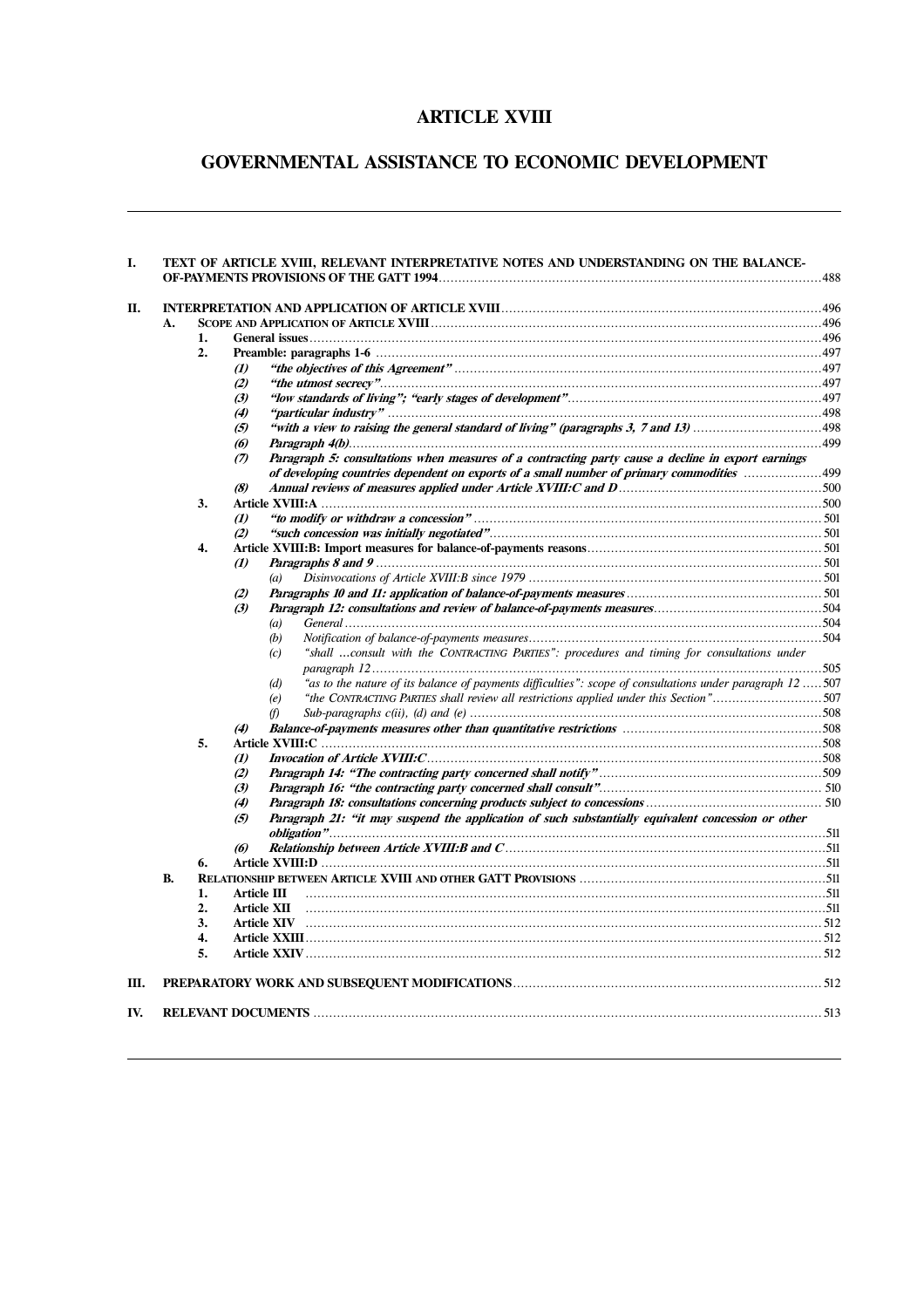# **I. TEXT OF ARTICLE XVIII, RELEVANT INTERPRETATIVE NOTES AND UNDERSTANDING ON THE BALANCE-OF-PAYMENTS PROVISIONS OF GATT 1994**

# Article XVIII\*

### *Governmental Assistance to Economic Development*

 1. The contracting parties recognize that the attainment of the objectives of this Agreement will be facilitated by the progressive development of their economies, particularly of those contracting parties the economies of which can only support low standards of living\* and are in the early stages of development.\*

 2. The contracting parties recognize further that it may be necessary for those contracting parties, in order to implement programmes and policies of economic development designed to raise the general standard of living of their people, to take protective or other measures affecting imports, and that such measures are justified in so far as they facilitate the attainment of the objectives of this Agreement. They agree, therefore, that those contracting parties should enjoy additional facilities to enable them (*a*) to maintain sufficient flexibility in their tariff structure to be able to grant the tariff protection required for the establishment of a particular industry\* and (*b*) to apply quantitative restrictions for balance of payments purposes in a manner which takes full account of the continued high level of demand for imports likely to be generated by their programmes of economic development.

 3. The contracting parties recognize finally that, with those additional facilities which are provided for in Sections A and B of this Article, the provisions of this Agreement would normally be sufficient to enable contracting parties to meet the requirements of their economic development. They agree, however, that there may be circumstances where no measure consistent with those provisions is practicable to permit a contracting party in the process of economic development to grant the governmental assistance required to promote the establishment of particular industries\* with a view to raising the general standard of living of its people. Special procedures are laid down in Sections C and D of this Article to deal with those cases.

 4. (*a*) Consequently, a contracting party, the economy of which can only support low standards of living\* and is in the early stages of development,\* shall be free to deviate temporarily from the provisions of the other Articles of this Agreement, as provided in Sections A, B and C of this Article.

 (*b*) A contracting party, the economy of which is in the process of development, but which does not come within the scope of sub-paragraph (*a*) above, may submit applications to the CONTRACTING PARTIES under Section D of this Article.

 5. The contracting parties recognize that the export earnings of contracting parties, the economies of which are of the type described in paragraph 4 (*a*) and (*b*) above and which depend on exports of a small number of primary commodities, may be seriously reduced by a decline in the sale of such commodities. Accordingly, when the exports of primary commodities by such a contracting party are seriously affected by measures taken by another contracting party, it may have resort to the consultation provisions of Article XXII of this Agreement.

 6. The CONTRACTING PARTIES shall review annually all measures applied pursuant to the provisions of Sections C and D of this Article.

### Section A

 7. (*a*) If a contracting party coming within the scope of paragraph 4 (*a*) of this Article considers it desirable, in order to promote the establishment of a particular industry\* with a view to raising the general standard of living of its people, to modify or withdraw a concession included in the appropriate Schedule annexed to this Agreement, it shall notify the CONTRACTING PARTIES to this effect and enter into negotiations with any contracting party with which such concession was initially negotiated, and with any other contracting party determined by the CONTRACTING PARTIES to have a substantial interest therein. If agreement is reached between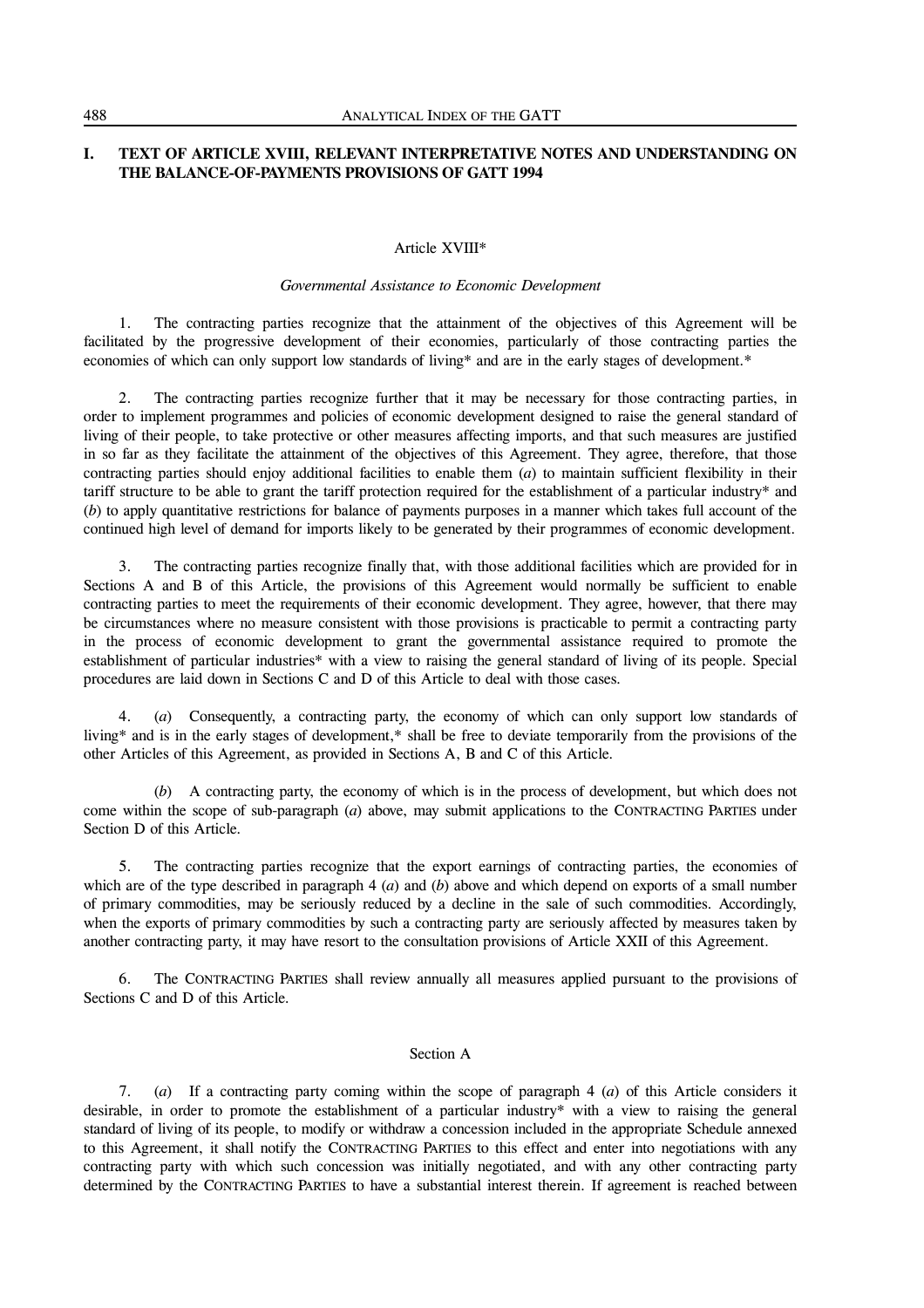such contracting parties concerned, they shall be free to modify or withdraw concessions under the appropriate Schedules to this Agreement in order to give effect to such agreement, including any compensatory adjustments involved.

 (*b*) If agreement is not reached within sixty days after the notification provided for in sub-paragraph (*a*) above, the contracting party which proposes to modify or withdraw the concession may refer the matter to the CONTRACTING PARTIES which shall promptly examine it. If they find that the contracting party which proposes to modify or withdraw the concession has made every effort to reach an agreement and that the compensatory adjustment offered by it is adequate, that contracting party shall be free to modify or withdraw the concession if, at the same time, it gives effect to the compensatory adjustment. If the CONTRACTING PARTIES do not find that the compensation offered by a contracting party proposing to modify or withdraw the concession is adequate, but find that it has made every reasonable effort to offer adequate compensation, that contracting party shall be free to proceed with such modification or withdrawal. If such action is taken, any other contracting party referred to in sub-paragraph (*a*) above shall be free to modify or withdraw substantially equivalent concessions initially negotiated with the contracting party which has taken the action.\*

# Section B

 8. The contracting parties recognize that contracting parties coming within the scope of paragraph 4 (*a*) of this Article tend, when they are in rapid process of development, to experience balance of payments difficulties arising mainly from efforts to expand their internal markets as well as from the instability in their terms of trade.

 9. In order to safeguard its external financial position and to ensure a level of reserves adequate for the implementation of its programme of economic development, a contracting party coming within the scope of paragraph 4 (*a*) of this Article may, subject to the provisions of paragraphs 10 to 12, control the general level of its imports by restricting the quantity or value of merchandise permitted to be imported; *Provided* that the import restrictions instituted, maintained or intensified shall not exceed those necessary:

(*a*)to forestall the threat of, or to stop, a serious decline in its monetary reserves, or

(*b*) in the case of a contracting party with inadequate monetary reserves, to achieve a reasonable rate of increase in its reserves.

Due regard shall be paid in either case to any special factors which may be affecting the reserves of the contracting party or its need for reserves, including, where special external credits or other resources are available to it, the need to provide for the appropriate use of such credits or resources.

 10. In applying these restrictions, the contracting party may determine their incidence on imports of different products or classes of products in such a way as to give priority to the importation of those products which are more essential in the light of its policy of economic development; *Provided* that the restrictions are so applied as to avoid unnecessary damage to the commercial or economic interests of any other contracting party and not to prevent unreasonably the importation of any description of goods in minimum commercial quantities the exclusion of which would impair regular channels of trade; and *Provided* further that the restrictions are not so applied as to prevent the importation of commercial samples or to prevent compliance with patent, trade mark, copyright or similar procedures.

 11. In carrying out its domestic policies, the contracting party concerned shall pay due regard to the need for restoring equilibrium in its balance of payments on a sound and lasting basis and to the desirability of assuring an economic employment of productive resources. It shall progressively relax any restrictions applied under this Section as conditions improve, maintaining them only to the extent necessary under the terms of paragraph 9 of this Article and shall eliminate them when conditions no longer justify such maintenance; *Provided* that no contracting party shall be required to withdraw or modify restrictions on the ground that a change in its development policy would render unnecessary the restrictions which it is applying under this Section.\*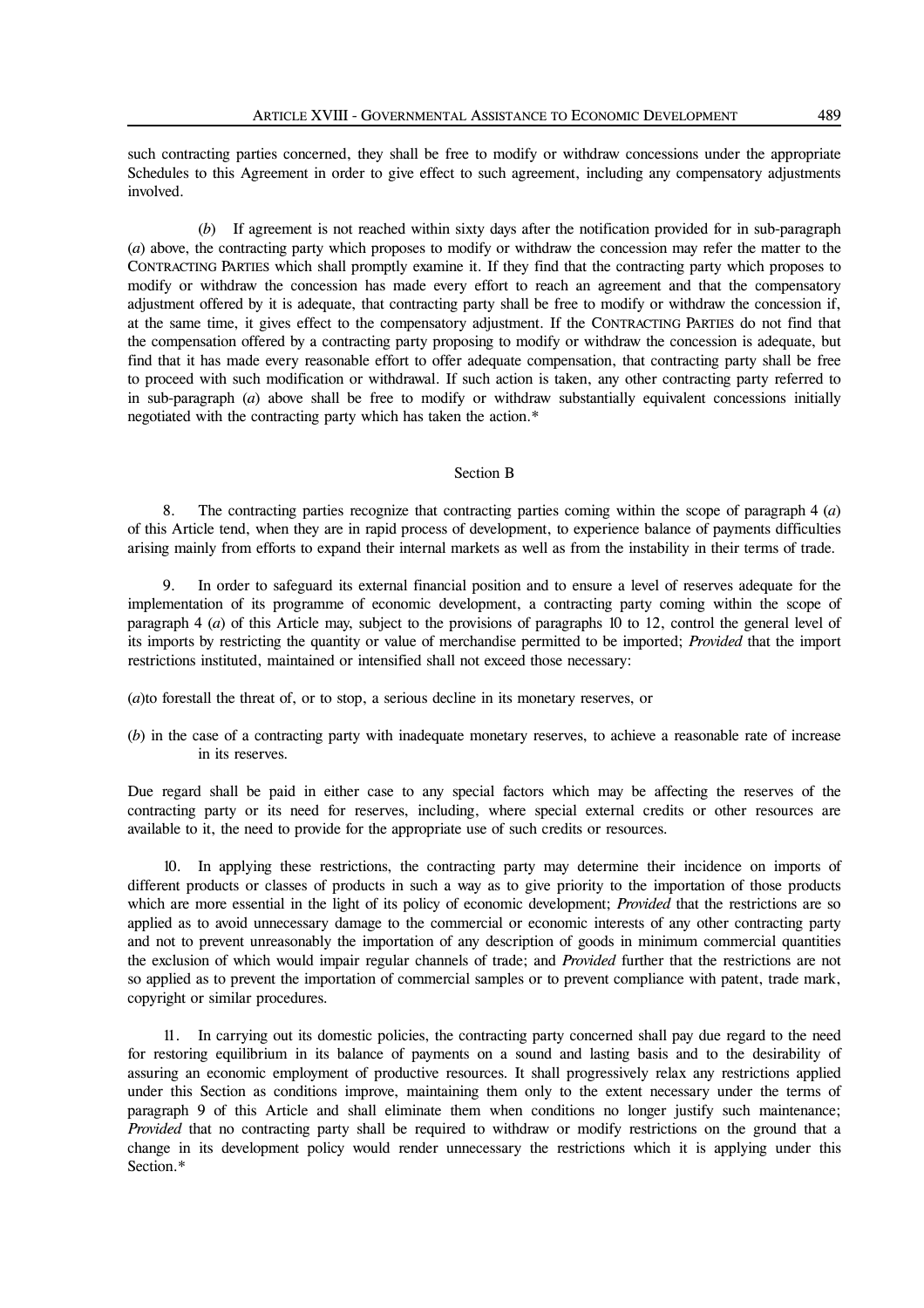12. (*a*) Any contracting party applying new restrictions or raising the general level of its existing restrictions by a substantial intensification of the measures applied under this Section, shall immediately after instituting or intensifying such restrictions (or, in circumstances in which prior consultation is practicable, before doing so) consult with the CONTRACTING PARTIES as to the nature of its balance of payments difficulties, alternative corrective measures which may be available, and the possible effect of the restrictions on the economies of other contracting parties.

 (*b*) On a date to be determined by them\* the CONTRACTING PARTIES shall review all restrictions still applied under this Section on that date. Beginning two years after that date, contracting parties applying restrictions under this Section shall enter into consultations of the type provided for in sub-paragraph (*a*) above with the CONTRACTING PARTIES at intervals of approximately, but not less than, two years according to a programme to be drawn up each year by the CONTRACTING PARTIES; *Provided* that no consultation under this subparagraph shall take place within two years after the conclusion of a consultation of a general nature under any other provision of this paragraph.

 (*c*) (i) If, in the course of consultations with a contracting party under sub-paragraph (*a*) or (*b*) of this paragraph, the CONTRACTING PARTIES find that the restrictions are not consistent with the provisions of this Section or with those of Article XIII (subject to the provisions of Article XIV), they shall indicate the nature of the inconsistency and may advise that the restrictions be suitably modified.

 (ii) If, however, as a result of the consultations, the CONTRACTING PARTIES determine that the restrictions are being applied in a manner involving an inconsistency of a serious nature with the provisions of this Section or with those of Article XIII (subject to the provisions of Article XIV) and that damage to the trade of any contracting party is caused or threatened thereby, they shall so inform the contracting party applying the restrictions and shall make appropriate recommendations for securing conformity with such provisions within a specified period. If such contracting party does not comply with these recommendations within the specified period, the CONTRACTING PARTIES may release any contracting party the trade of which is adversely affected by the restrictions from such obligations under this Agreement towards the contracting party applying the restrictions as they determine to be appropriate in the circumstances.

 (*d*) The CONTRACTING PARTIES shall invite any contracting party which is applying restrictions under this Section to enter into consultations with them at the request of any contracting party which can establish a *prima facie* case that the restrictions are inconsistent with the provisions of this Section or with those of Article XIII (subject to the provisions of Article XIV) and that its trade is adversely affected thereby. However, no such invitation shall be issued unless the CONTRACTING PARTIES have ascertained that direct discussions between the contracting parties concerned have not been successful. If, as a result of the consultations with the CONTRACTING PARTIES no agreement is reached and they determine that the restrictions are being applied inconsistently with such provisions, and that damage to the trade of the contracting party initiating the procedure is caused or threatened thereby, they shall recommend the withdrawal or modification of the restrictions. If the restrictions are not withdrawn or modified within such time as the CONTRACTING PARTIES may prescribe, they may release the contracting party initiating the procedure from such obligations under this Agreement towards the contracting party applying the restrictions as they determine to be appropriate in the circumstances.

 (*e*) If a contracting party against which action has been taken in accordance with the last sentence of sub-paragraph (*c*) (ii) or (*d*) of this paragraph, finds that the release of obligations authorized by the CONTRACTING PARTIES adversely affects the operation of its programme and policy of economic development, it shall be free, not later than sixty days after such action is taken, to give written notice to the Executive Secretary to the CONTRACTING PARTIES of its intention to withdraw from this Agreement and such withdrawal shall take effect on the sixtieth day following the day on which the notice is received by him.

 (*f*) In proceeding under this paragraph, the CONTRACTING PARTIES shall have due regard to the factors referred to in paragraph 2 of this Article. Determinations under this paragraph shall be rendered expeditiously and, if possible, within sixty days of the initiation of the consultations.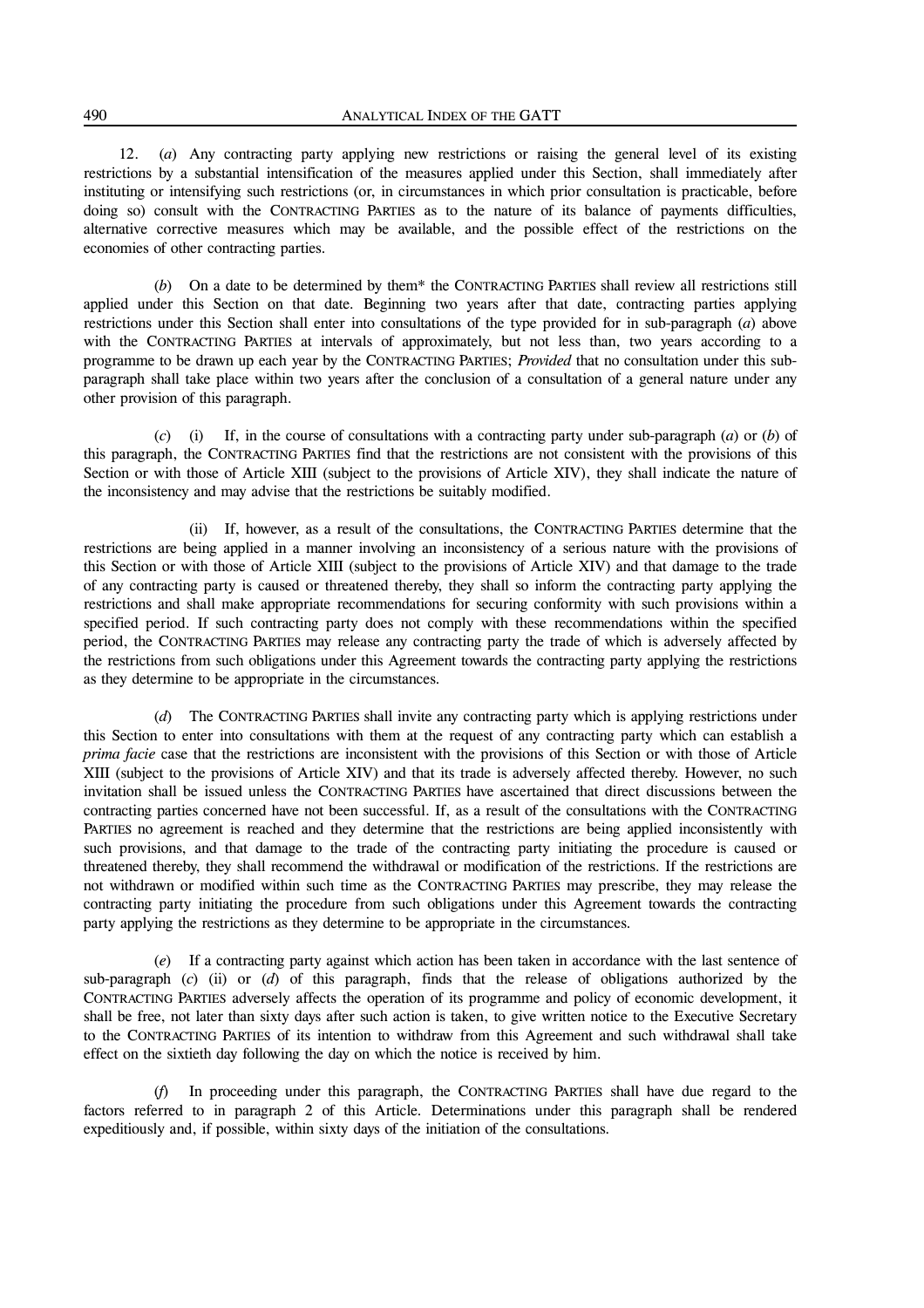# Section<sub>C</sub>

 13. If a contracting party coming within the scope of paragraph 4 (*a*) of this Article finds that governmental assistance is required to promote the establishment of a particular industry\* with a view to raising the general standard of living of its people, but that no measure consistent with the other provisions of this Agreement is practicable to achieve that objective, it may have recourse to the provisions and procedures set out in this Section.\*

 14. The contracting party concerned shall notify the CONTRACTING PARTIES of the special difficulties which it meets in the achievement of the objective outlined in paragraph 13 of this Article and shall indicate the specific measure affecting imports which it proposes to introduce in order to remedy these difficulties. It shall not introduce that measure before the expiration of the time-limit laid down in paragraph 15 or 17, as the case may be, or if the measure affects imports of a product which is the subject of a concession included in the appropriate Schedule annexed to this Agreement, unless it has secured the concurrence of the CONTRACTING PARTIES in accordance with provisions of paragraph 18; *Provided* that, if the industry receiving assistance has already started production, the contracting party may, after informing the CONTRACTING PARTIES, take such measures as may be necessary to prevent, during that period, imports of the product or products concerned from increasing substantially above a normal level.\*

 15. If, within thirty days of the notification of the measure, the CONTRACTING PARTIES do not request the contracting party concerned to consult with them,\* that contracting party shall be free to deviate from the relevant provisions of the other Articles of this Agreement to the extent necessary to apply the proposed measure.

 16. If it is requested by the CONTRACTING PARTIES to do so,\* the contracting party concerned shall consult with them as to the purpose of the proposed measure, as to alternative measures which may be available under this Agreement, and as to the possible effect of the measure proposed on the commercial and economic interests of other contracting parties. If, as a result of such consultation, the CONTRACTING PARTIES agree that there is no measure consistent with the other provisions of this Agreement which is practicable in order to achieve the objective outlined in paragraph 13 of this Article, and concur\* in the proposed measure, the contracting party concerned shall be released from its obligations under the relevant provisions of the other Articles of this Agreement to the extent necessary to apply that measure.

 17. If, within ninety days after the date of the notification of the proposed measure under paragraph 14 of this Article, the CONTRACTING PARTIES have not concurred in such measure, the contracting party concerned may introduce the measure proposed after informing the CONTRACTING PARTIES.

 18. If the proposed measure affects a product which is the subject of a concession included in the appropriate Schedule annexed to this Agreement, the contracting party concerned shall enter into consultations with any other contracting party with which the concession was initially negotiated, and with any other contracting party determined by the CONTRACTING PARTIES to have a substantial interest therein. The CONTRACTING PARTIES shall concur\* in the measure if they agree that there is no measure consistent with the other provisions of this Agreement which is practicable in order to achieve the objective set forth in paragraph 13 of this Article, and if they are satisfied:

- (*a*) that agreement has been reached with such other contracting parties as a result of the consultations referred to above, or
- (*b*) if no such agreement has been reached within sixty days after the notification provided for in paragraph 14 has been received by the CONTRACTING PARTIES, that the contracting party having recourse to this Section has made all reasonable efforts to reach an agreement and that the interests of other contracting parties are adequately safeguarded.\*

The contracting party having recourse to this Section shall thereupon be released from its obligations under the relevant provisions of the other Articles of this Agreement to the extent necessary to permit it to apply the measure.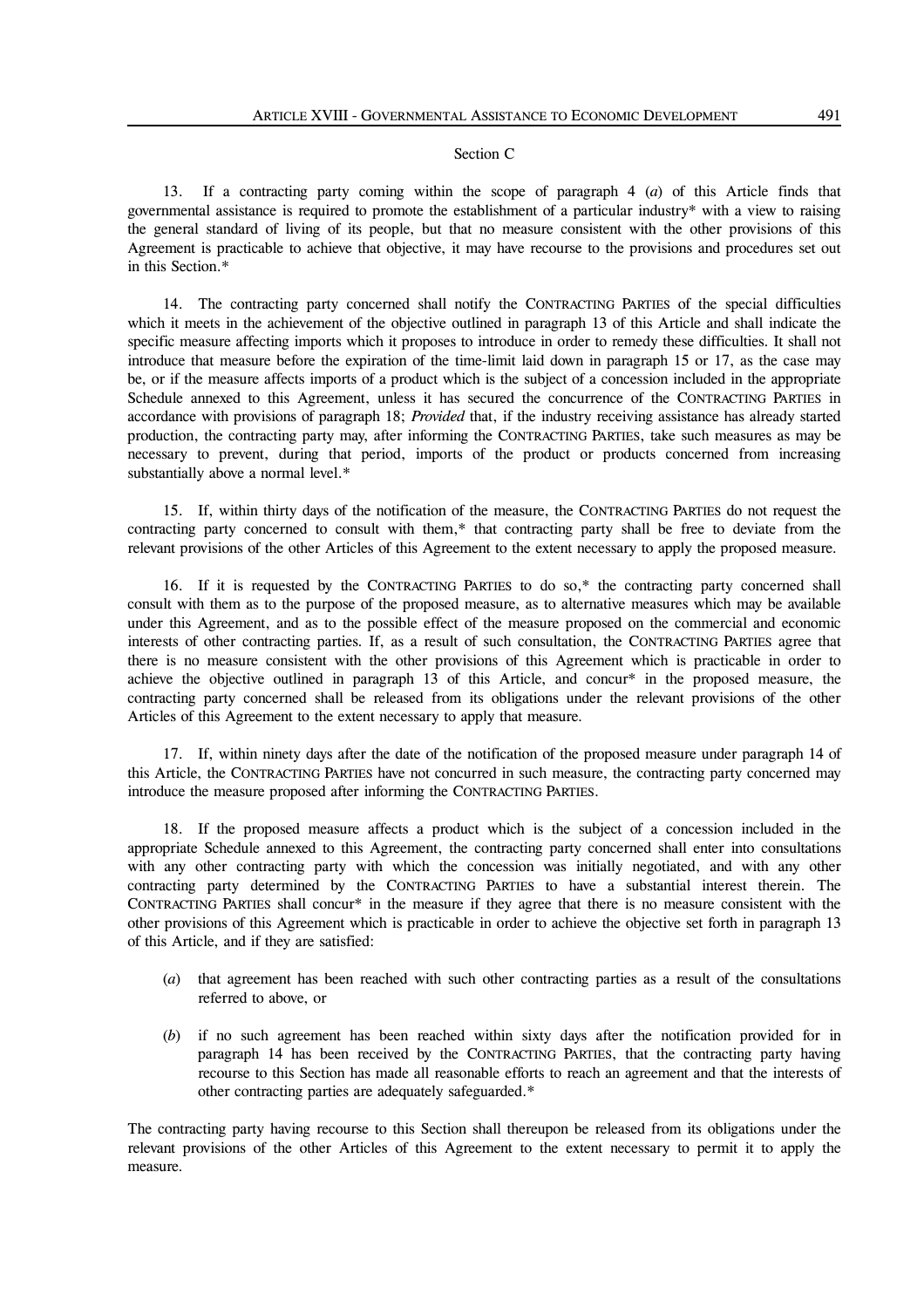19. If a proposed measure of the type described in paragraph 13 of this Article concerns an industry the establishment of which has in the initial period been facilitated by incidental protection afforded by restrictions imposed by the contracting party concerned for balance of payments purposes under the relevant provisions of this Agreement, that contracting party may resort to the provisions and procedures of this Section; *Provided* that it shall not apply the proposed measure without the concurrence\* of the CONTRACTING PARTIES.\*

 20. Nothing in the preceding paragraphs of this Section shall authorize any deviation from the provisions of Articles I, II and XIII of this Agreement. The provisos to paragraph 10 of this Article shall also be applicable to any restriction under this Section.

 21. At any time while a measure is being applied under paragraph 17 of this Article any contracting party substantially affected by it may suspend the application to the trade of the contracting party having recourse to this Section of such substantially equivalent concessions or other obligations under this Agreement the suspension of which the CONTRACTING PARTIES do not disapprove;\* *Provided* that sixty days' notice of such suspension is given to the CONTRACTING PARTIES not later than six months after the measure has been introduced or changed substantially to the detriment of the contracting party affected. Any such contracting party shall afford adequate opportunity for consultation in accordance with the provisions of Article XXII of this Agreement.

# Section D

 22. A contracting party coming within the scope of sub-paragraph 4 (*b*) of this Article desiring, in the interest of the development of its economy, to introduce a measure of the type described in paragraph 13 of this Article in respect of the establishment of a particular industry\* may apply to the CONTRACTING PARTIES for approval of such measure. The CONTRACTING PARTIES shall promptly consult with such contracting party and shall, in making their decision, be guided by the considerations set out in paragraph 16. If the CONTRACTING PARTIES concur\* in the proposed measure the contracting party concerned shall be released from its obligations under the relevant provisions of the other Articles of this Agreement to the extent necessary to permit it to apply the measure. If the proposed measure affects a product which is the subject of a concession included in the appropriate Schedule annexed to this Agreement, the provisions of paragraph 18 shall apply.\*

 23. Any measure applied under this Section shall comply with the provisions of paragraph 20 of this Article.

Interpretative Notes from Annex I

#### *Ad* Article XVIII

 The CONTRACTING PARTIES and the contracting parties concerned shall preserve the utmost secrecy in respect of matters arising under this Article.

*Paragraphs 1 and 4*

 1. When they consider whether the economy of a contracting party "can only support low standards of living", the CONTRACTING PARTIES shall take into consideration the normal position of that economy and shall not base their determination on exceptional circumstances such as those which may result from the temporary existence of exceptionally favourable conditions for the staple export product or products of such contracting party.

 2. The phrase "in the early stages of development" is not meant to apply only to contracting parties which have just started their economic development, but also to contracting parties the economies of which are undergoing a process of industrialization to correct an excessive dependence on primary production.

#### *Paragraphs 2, 3, 7, 13 and 22*

 The reference to the establishment of particular industries shall apply not only to the establishment of a new industry, but also to the establishment of a new branch of production in an existing industry and to the substantial transformation of an existing industry, and to the substantial expansion of an existing industry supplying a relatively small proportion of the domestic demand. It shall also cover the reconstruction of an industry destroyed or substantially damaged as a result of hostilities or natural disasters.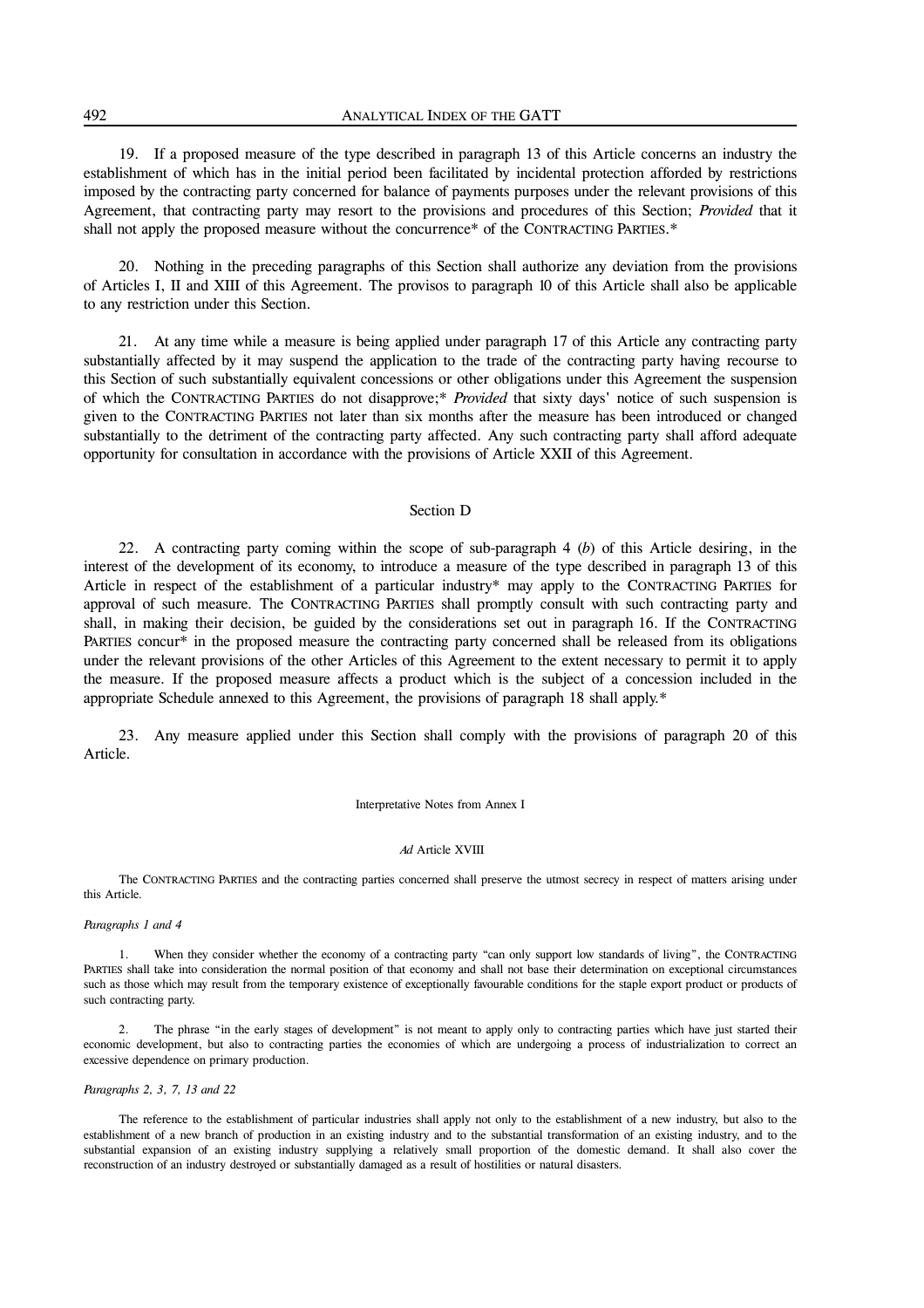### *Paragraph 7* (b)

 A modification or withdrawal, pursuant to paragraph 7 (*b*), by a contracting party, other than the applicant contracting party, referred to in paragraph 7 (*a*), shall be made within six months of the day on which the action is taken by the applicant contracting party, and shall become effective on the thirtieth day following the day on which such modification or withdrawal has been notified to the CONTRACTING PARTIES.

#### *Paragraph 11*

 The second sentence in paragraph 11 shall not be interpreted to mean that a contracting party is required to relax or remove restrictions if such relaxation or removal would thereupon produce conditions justifying the intensification or institution, respectively, of restrictions under paragraph 9 of Article XVIII.

### *Paragraph 12* (b)

 The date referred to in paragraph 12 (*b*) shall be the date determined by the CONTRACTING PARTIES in accordance with the provisions of paragraph 4 (*b*) of Article XII of this Agreement.

#### *Paragraphs 13 and 14*

 It is recognized that, before deciding on the introduction of a measure and notifying the CONTRACTING PARTIES in accordance with paragraph 14, a contracting party may need a reasonable period of time to assess the competitive position of the industry concerned.

#### *Paragraphs 15 and 16*

 It is understood that the CONTRACTING PARTIES shall invite a contracting party proposing to apply a measure under Section C to consult with them pursuant to paragraph 16 if they are requested to do so by a contracting party the trade of which would be appreciably affected by the measure in question.

#### *Paragraphs 16, 18, 19 and 22*

 1. It is understood that the CONTRACTING PARTIES may concur in a proposed measure subject to specific conditions or limitations. If the measure as applied does not conform to the terms of the concurrence it will to that extent be deemed a measure in which the CONTRACTING PARTIES have not concurred. In cases in which the CONTRACTING PARTIES have concurred in a measure for a specified period, the contracting party concerned, if it finds that the maintenance of the measure for a further period of time is required to achieve the objective for which the measure was originally taken, may apply to the CONTRACTING PARTIES for an extension of that period in accordance with the provisions and procedures of Section C or D, as the case may be.

 2. It is expected that the CONTRACTING PARTIES will, as a rule, refrain from concurring in a measure which is likely to cause serious prejudice to exports of a commodity on which the economy of a contracting party is largely dependent.

#### *Paragraph 18 and 22*

 The phrase "that the interests of other contracting parties are adequately safeguarded" is meant to provide latitude sufficient to permit consideration in each case of the most appropriate method of safeguarding those interests. The appropriate method may, for instance, take the form of an additional concession to be applied by the contracting party having recourse to Section C or D during such time as the deviation from the other Articles of the Agreement would remain in force or of the temporary suspension by any other contracting party referred to in paragraph 18 of a concession substantially equivalent to the impairment due to the introduction of the measure in question. Such contracting party would have the right to safeguard its interests through such a temporary suspension of a concession; *Provided* that this right will not be exercised when, in the case of a measure imposed by a contracting party coming within the scope of paragraph 4 (*a*), the CONTRACTING PARTIES have determined that the extent of the compensatory concession proposed was adequate.

#### *Paragraph 19*

 The provisions of paragraph 19 are intended to cover the cases where an industry has been in existence beyond the "reasonable period of time" referred to in the note to paragraphs 13 and 14, and should not be so construed as to deprive a contracting party coming within the scope of paragraph 4 (*a*) of Article XVIII, of its right to resort to the other provisions of Section C, including paragraph 17, with regard to a newly established industry even though it has benefited from incidental protection afforded by balance of payments import restrictions.

#### *Paragraph 21*

 Any measure taken pursuant to the provisions of paragraph 21 shall be withdrawn forthwith if the action taken in accordance with paragraph 17 is withdrawn or if the CONTRACTING PARTIES concur in the measure proposed after the expiration of the ninety-day time limit specified in paragraph 17.

### *Ad* Articles XI, XII, XIII, XIV and XVIII

 Throughout Articles XI, XII, XIII, XIV and XVIII, the terms "import restrictions" or "export restrictions" include restrictions made effective through state-trading operations.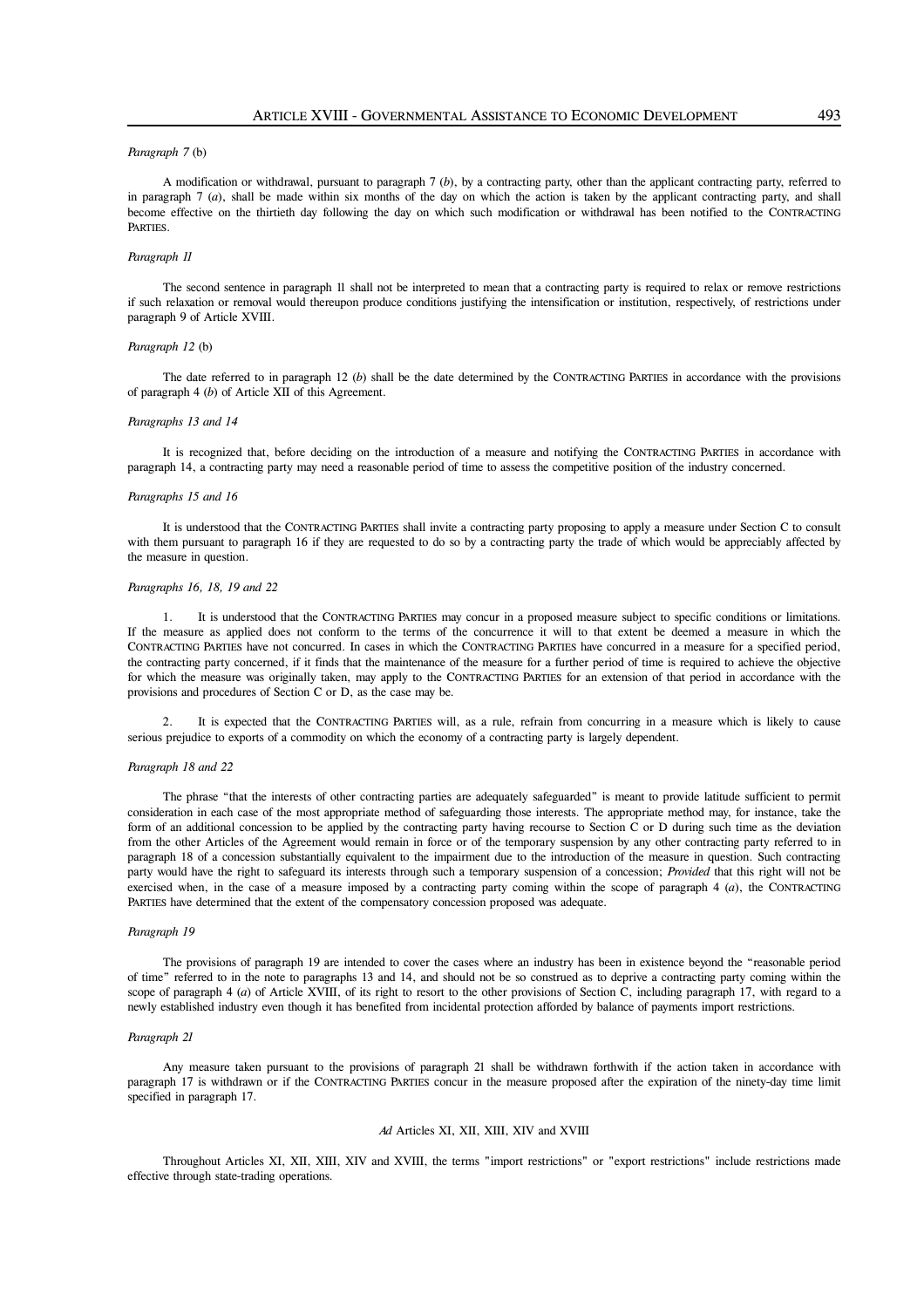### UNDERSTANDING ON THE BALANCE-OF-PAYMENTS PROVISIONS OF THE GENERAL AGREEMENT ON TARIFFS AND TRADE 1994

*Members,*

 *Recognizing* the provisions of Articles XII and XVIII:B of GATT 1994 and of the Declaration on Trade Measures Taken for Balance-of-Payments Purposes adopted on 28 November 1979 (BISD 26S/205-209, referred to in this Understanding as the "1979 Declaration") and in order to clarify such provisions<sup>1</sup>;

Hereby *agree* as follows:

### *Application of Measures*

1. Members confirm their commitment to announce publicly, as soon as possible, time-schedules for the removal of restrictive import measures taken for balance-of-payments purposes. It is understood that such time-schedules may be modified as appropriate to take into account changes in the balance-of-payments situation. Whenever a time-schedule is not publicly announced by a Member, that Member shall provide justification as to the reasons therefor.

2. Members confirm their commitment to give preference to those measures which have the least disruptive effect on trade. Such measures (referred to in this Understanding as "price-based measures") shall be understood to include import surcharges, import deposit requirements or other equivalent trade measures with an impact on the price of imported goods. It is understood that, notwithstanding the provisions of Article II, price-based measures taken for balance-of-payments purposes may be applied by a Member in excess of the duties inscribed in the Schedule of that Member. Furthermore, that Member shall indicate the amount by which the price-based measure exceeds the bound duty clearly and separately under the notification procedures of this Understanding.

3. Members shall seek to avoid the imposition of new quantitative restrictions for balance-of-payments purposes unless, because of a critical balance-of-payments situation, price-based measures cannot arrest a sharp deterioration in the external payments position. In those cases in which a Member applies quantitative restrictions, it shall provide justification as to the reasons why price-based measures are not an adequate instrument to deal with the balance-of-payments situation. A Member maintaining quantitative restrictions shall indicate in successive consultations the progress made in significantly reducing the incidence and restrictive effect of such measures. It is understood that not more than one type of restrictive import measure taken for balance-of-payments purposes may be applied on the same product.

4. Members confirm that restrictive import measures taken for balance-of-payments purposes may only be applied to control the general level of imports and may not exceed what is necessary to address the balance-of-payments situation. In order to minimize any incidental protective effects, a Member shall administer restrictions in a transparent manner. The authorities of the importing Member shall provide adequate justification as to the criteria used to determine which products are subject to restriction. As provided in paragraph 3 of Article XII and paragraph 10 of Article XVIII, Members may, in the case of certain essential products, exclude or limit the application of surcharges applied across the board or other measures applied for balance-of-payments purposes. The term 'essential products' shall be understood to mean products which meet basic consumption needs or which contribute to the Member's effort to improve its balance-of-payments situation, such as capital goods or inputs needed for production. In the administration of quantitative restrictions, a Member shall use discretionary licensing only when unavoidable and shall phase it out progressively. Appropriate justification shall be provided as to the criteria used to determine allowable import quantities or values.

# *Procedures for Balance-of-Payments Consultations*

-

5. The Committee on Balance-of-Payments Restrictions (referred to in this Understanding as the "Committee") shall carry out consultations in order to review all restrictive import measures taken for balance-of-payments purposes. The membership of the Committee is open to all Members indicating their wish to serve on it. The Committee shall follow the procedures for consultations on balance-of-payments restrictions approved on 28 April 1970 (BISD 18S/48-53, referred to in this Understanding as "full consultation procedures"), subject to the provisions set out below.

6. A Member applying new restrictions or raising the general level of its existing restrictions by a substantial intensification of the measures shall enter into consultations with the Committee within four months of the adoption of such measures. The Member adopting such measures may request that a consultation be held under paragraph 4(a) of Article XII or paragraph 12(a) of Article XVIII as appropriate. If no such request has been made, the Chairman of the Committee shall invite the Member to hold such a consultation. Factors that may be examined in the consultation would include, *inter alia*, the introduction of new types of restrictive measures for balance-of-payments purposes, or an increase in the level or product coverage of restrictions.

7. All restrictions applied for balance-of-payments purposes shall be subject to periodic review in the Committee under paragraph 4(b) of Article XII or under paragraph 12(b) of Article XVIII, subject to the possibility of altering the periodicity of consultations in agreement with the consulting Member or pursuant to any specific review procedure that may be recommended by the General Council.

8. Consultations may be held under the simplified procedures approved on 19 December 1972 (BISD 20S/47-49, referred to in this Understanding as "simplified consultation procedures") in the case of least-developed country Members or in the case of developing country

<sup>1</sup> Nothing in this Understanding is intended to modify the rights and obligations of Members under Articles XII or XVIII:B of GATT 1994. The provisions of Articles XXII and XXIII of GATT 1994 as elaborated and applied by the Dispute Settlement Understanding may be invoked with respect to any matters arising from the application of restrictive import measures taken for balance-of-payments purposes.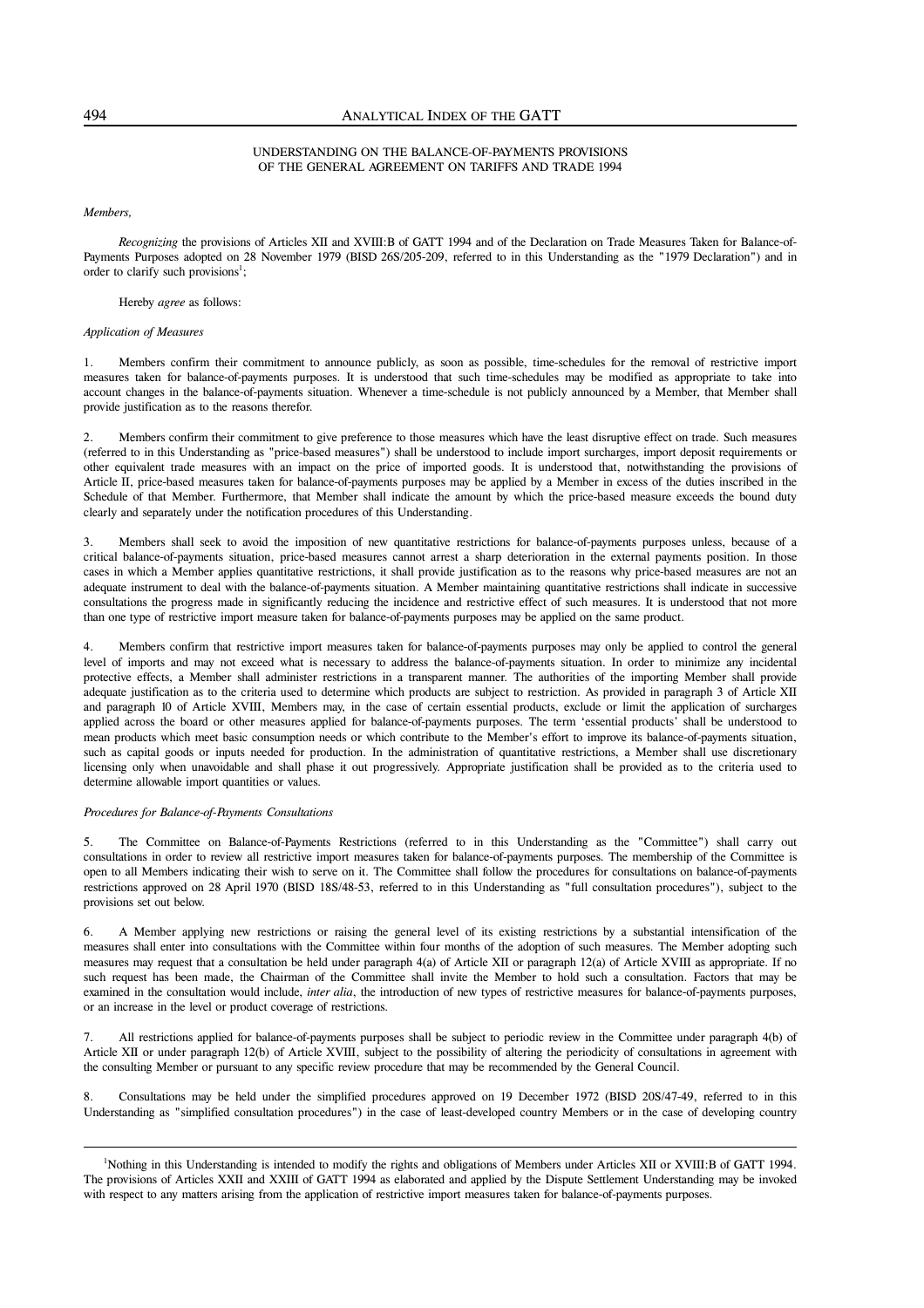Members which are pursuing liberalization efforts in conformity with the schedule presented to the Committee in previous consultations. Simplified consultation procedures may also be used when the Trade Policy Review of a developing country Member is scheduled for the same calendar year as the date fixed for the consultations. In such cases the decision as to whether full consultation procedures should be used will be made on the basis of the factors enumerated in paragraph 8 of the 1979 Declaration. Except in the case of least-developed country Members, no more than two successive consultations may be held under simplified consultation procedures.

#### *Notification and Documentation*

9. A Member shall notify to the General Council the introduction of or any changes in the application of restrictive import measures taken for balance-of-payments purposes, as well as any modifications in time-schedules for the removal of such measures as announced under paragraph 1. Significant changes shall be notified to the General Council prior to or not later than 30 days after their announcement. On a yearly basis, each Member shall make available to the Secretariat a consolidated notification, including all changes in laws, regulations, policy statements or public notices, for examination by Members. Notifications shall include full information, as far as possible, at the tariff-line level, on the type of measures applied, the criteria used for their administration, product coverage and trade flows affected.

10. At the request of any Member, notifications may be reviewed by the Committee. Such reviews would be limited to the clarification of specific issues raised by a notification or examination of whether a consultation under paragraph 4(a) of Article XII or paragraph 12(a) of Article XVIII is required. Members which have reasons to believe that a restrictive import measure applied by another Member was taken for balance-of-payments purposes may bring the matter to the attention of the Committee. The Chairman of the Committee shall request information on the measure and make it available to all Members. Without prejudice to the right of any member of the Committee to seek appropriate clarifications in the course of consultations, questions may be submitted in advance for consideration by the consulting Member.

11. The consulting Member shall prepare a Basic Document for the consultations which, in addition to any other information considered to be relevant, should include: *(a)* an overview of the balance-of-payments situation and prospects, including a consideration of the internal and external factors having a bearing on the balance-of-payments situation and the domestic policy measures taken in order to restore equilibrium on a sound and lasting basis; *(b)* a full description of the restrictions applied for balance-of-payments purposes, their legal basis and steps taken to reduce incidental protective effects; *(c)* measures taken since the last consultation to liberalize import restrictions, in the light of the conclusions of the Committee; *(d)* a plan for the elimination and progressive relaxation of remaining restrictions. References may be made, when relevant, to the information provided in other notifications or reports made to the WTO. Under simplified consultation procedures, the consulting Member shall submit a written statement containing essential information on the elements covered by the Basic Document.

12. The Secretariat shall, with a view to facilitating the consultations in the Committee, prepare a factual background paper dealing with the different aspects of the plan for consultations. In the case of developing country Members, the Secretariat document shall include relevant background and analytical material on the incidence of the external trading environment on the balance-of-payments situation and prospects of the consulting Member. The technical assistance services of the Secretariat shall, at the request of a developing country Member, assist in preparing the documentation for the consultations.

### *Conclusions of Balance-of-Payments Consultations*

13. The Committee shall report on its consultations to the General Council. When full consultation procedures have been used, the report should indicate the Committee's conclusions on the different elements of the plan for consultations, as well as the facts and reasons on which they are based. The Committee shall endeavour to include in its conclusions proposals for recommendations aimed at promoting the implementation of Articles XII and XVIII:B, the 1979 Declaration and this Understanding. In those cases in which a time-schedule has been presented for the removal of restrictive measures taken for balance-of-payments purposes, the General Council may recommend that, in adhering to such a time-schedule, a Member shall be deemed to be in compliance with its GATT 1994 obligations. Whenever the General Council has made specific recommendations, the rights and obligations of Members shall be assessed in the light of such recommendations. In the absence of specific proposals for recommendations by the General Council, the Committee's conclusions should record the different views expressed in the Committee. When simplified consultation procedures have been used, the report shall include a summary of the main elements discussed in the Committee and a decision on whether full consultation procedures are required.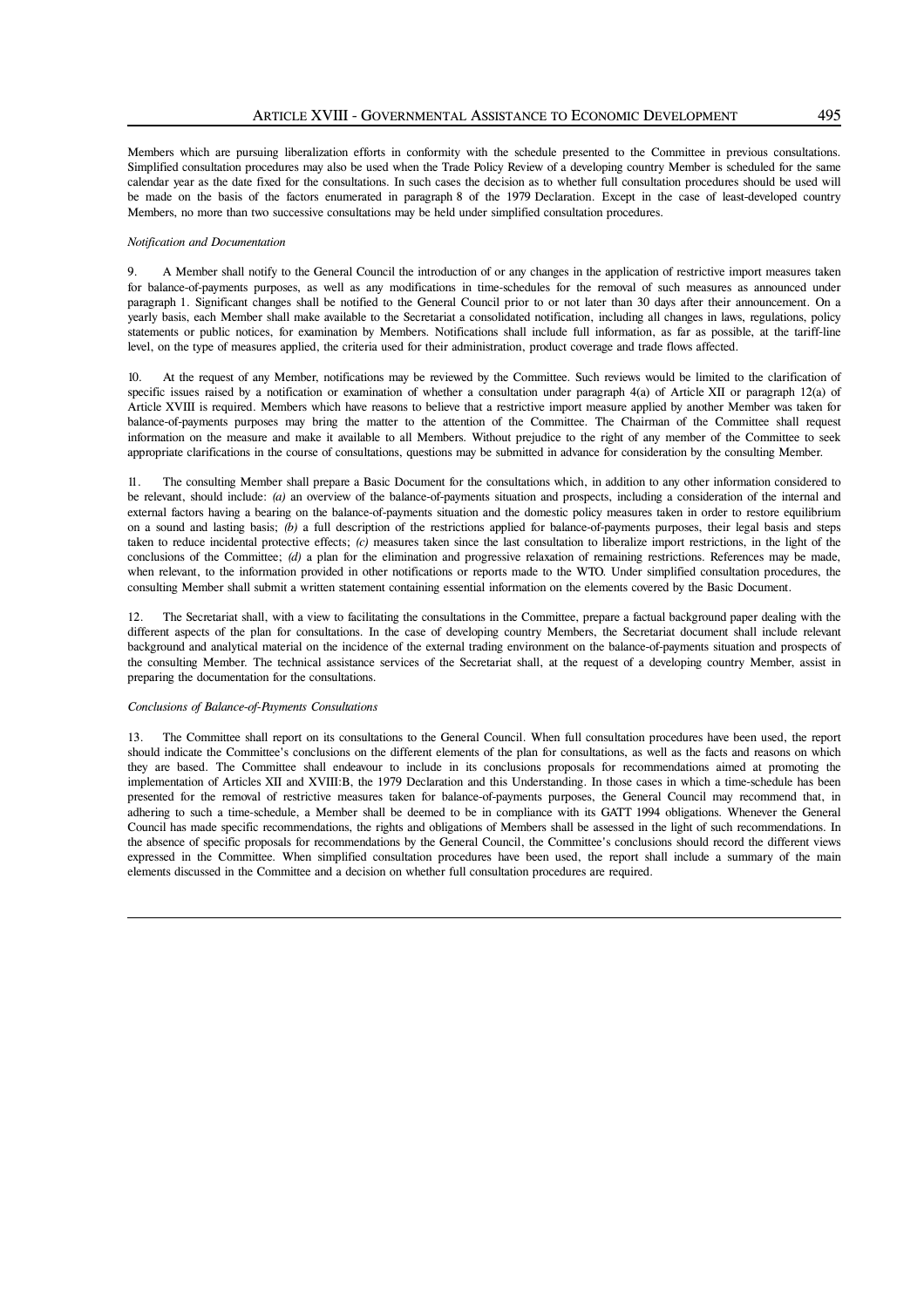# **II. INTERPRETATION AND APPLICATION OF ARTICLE XVIII**

# **A. SCOPE AND APPLICATION OF ARTICLE XVIII**

# **1. General issues**

 The present text of Articles XII and XVIII was agreed in the 1954-55 Review Session, and entered into effect on 7 October 1957. The principal source concerning the drafting of Articles XII and XVIII:B, C and D is the Report of the Review Working Party on "Quantitative Restrictions".<sup>2</sup> Section XVIII:A was redrafted in the Review Working Party on Schedules and Customs Administration, together with Article XXVIII; the Report of that Working Party<sup>3</sup> is the principal source concerning its drafting.

 Articles XII and XVIII:B have been amplified by detailed consultation procedures introduced in 1970, by "simplified" consultation procedures for developing countries introduced in 1972 and by provisions on the application of the Articles and consultation procedures laid down in the 1979 Declaration on Trade Measures Taken for Balance-of-Payments Purposes, which extend the GATT examination of the balance-of-payments provisions from quantitative restrictions alone to all trade measures taken for balance-of-payments purposes.

 The Report of the Review Working Party on "Quantitative Restrictions" notes concerning the general orientation of Article XVIII as redrafted in 1955:

 "…The general concept of the new Article is that economic development is consistent with the objectives of the General Agreement and that the raising of the general standard of living of the underdeveloped countries which should be the result of economic development will facilitate the attainment of the objectives of the Agreement. In that sense, the new text represents a new and more positive approach to the problem of economic development and to the ways and means of reconciling the requirements of economic development with the obligations undertaken under the General Agreement regarding the conduct of commercial policy.

 "The recognition of this general concept led the Working Party to the conclusion that a suitable solution could be found in an application to the special circumstances of economic development of the principle underlying Article XIX, i.e. that when a country is faced by a conflict between a vital domestic interest and the interests of its exporters as secured by the provisions of the General Agreement, it should, in the last resort, be possible for the government of that country, without infringing its obligations under the General Agreement, to take such action as it considers to be necessary, on the condition that any other contracting party affected by such action would also be free to take such measures as may be necessary to restore the balance of benefits. It is clear that such a condition has an important restraining influence since, before taking action, the government concerned would have to weigh carefully the advantages and disadvantages of unilateral action. Moreover, the new Article contains a number of safeguards to ensure that the exercise of the right to deviate from an obligation under the Agreement would be strictly limited to cases where no other alternative measure consistent with the Agreement would be available, that the new provisions would be reserved exclusively to those under-developed countries which really need such facilities, and that the measures permitted under the Article should be directly related to the requirements of economic development and therefore would contribute in a positive manner to the growth of the country's economy as a whole. Finally, in the various sections of the Article, resort to unilateral action is only permitted after various requirements regarding consultation with the CONTRACTING PARTIES and, in certain cases, negotiation with individual governments have been complied with. Those safeguards are such that it may be reasonably expected that the number of cases in which action under Article XVIII would be taken without the concurrence of the CONTRACTING PARTIES or without agreement with the contracting parties affected would be reduced to a minimum".<sup>4</sup>

-

 $2L/332$ /Rev.1 and Addenda, adopted on 2, 4 and 5 March 1955, 3S/170.

<sup>&</sup>lt;sup>3</sup>L/329, adopted on 26 February 1955, 3S/205, 215.

<sup>4</sup> L/332/Rev.1 and Addenda, adopted on 2, 4 and 5 March 1955, 3S/170, 179-180, paras. 35-36.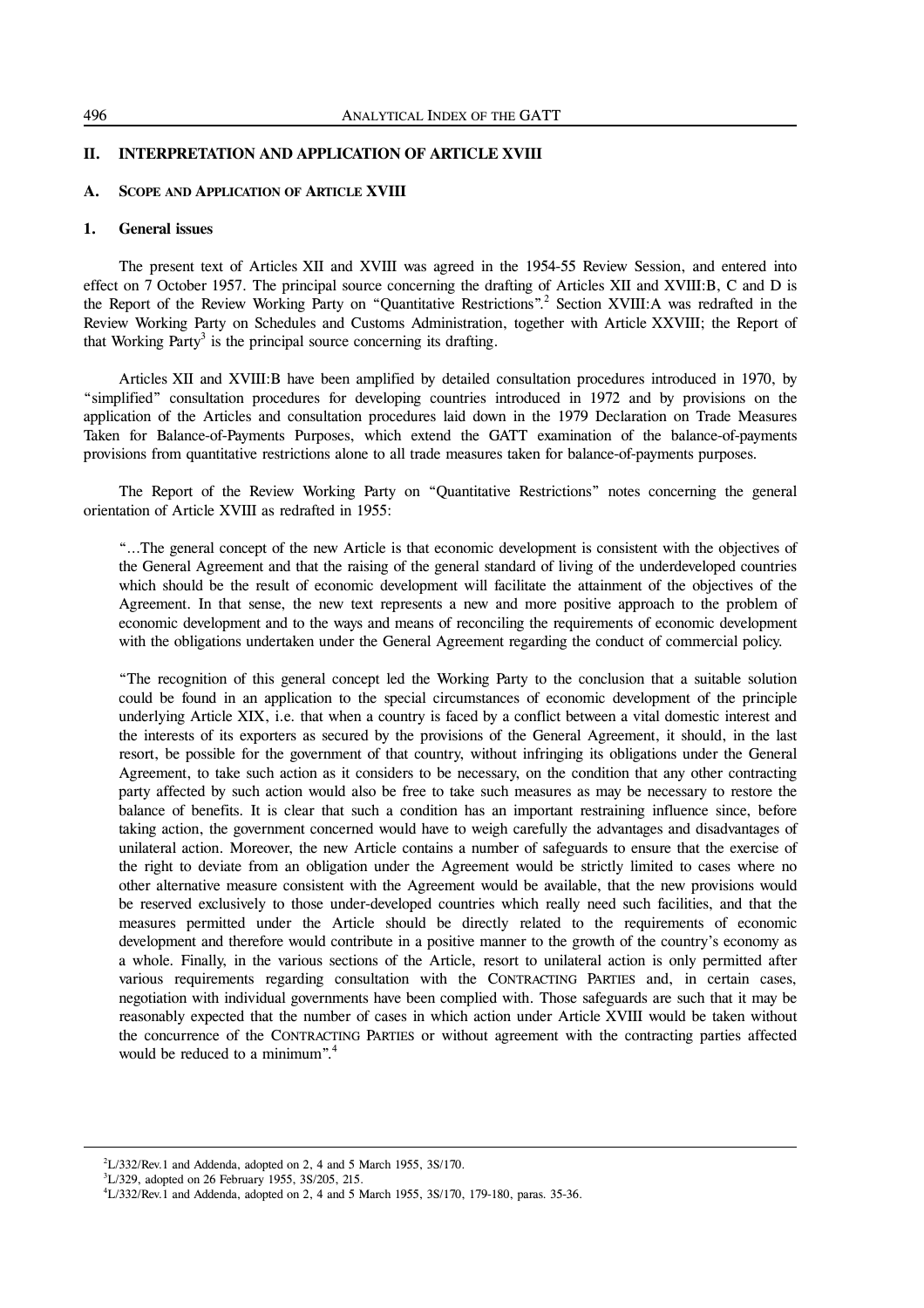# **2. Preamble: paragraphs 1-6**

The Report of the Review Working Party on "Quantitative Restrictions" notes that

 "The *Preamble* contains the recognition of the general principles governing the Article and attempts to define the special problems which economic development may raise for countries having a low standard of living. It also sets out the criteria by which the contracting parties would be considered to be entitled to the facilities of this Article."5

# **(1) "the objectives of this Agreement"**

 During the Review Session, when the present text of Article XVIII was drafted, it was also agreed to incorporate the amended text of the Preamble to the General Agreement into the General Agreement as a new Article I entitled "Objectives". However, this change did not enter into effect because the Protocol Amending Part I and Articles XXIX and XXX did not achieve the necessary unanimous approval and was abandoned. See also references to "objectives" in the Preamble, Articles XXXVI:1 and XXXVII:2(b)(iii), and the Note *Ad*  Article XXXVI:1.

### **(2) "the utmost secrecy"**

 The Note *Ad* Article XVIII, which incorporates the former text of Article XVIII:2 before the Review Session, provides that "The CONTRACTING PARTIES and the contracting parties concerned shall preserve the utmost secrecy in respect of matters arising under this Article". See the discussion on secrecy in balance-ofpayments consultations in the chapter on Article XII.

# **(3) "low standards of living"; "early stages of development"**

The Report of the Review Working Party on "Quantitative Restrictions" notes that

 "…resort to Article XVIII would not be open to all contracting parties, but, apart from Section D, only to countries which are in the early stages of their development and whose economy can only support low standards of living. This limitation appears to be justified by the fact that it would be more difficult for countries having limited resources at their disposal and depending on primary production to rely exclusively on measures consistent with the General Agreement in order to solve the transitional problems which may arise from the implementation of programmes of economic development ...".6

See the Interpretative Notes to paragraphs 1 and 4. See also the 1949 "Questionnaire relating to statements in support of measures for which a release is sought under Article  $XVIII$ ".<sup>7</sup>

 In the 1957 Panel Report on "Applications by Ceylon," the "Panel on Article XVIII Applications" considered the eligibility of the applicant under paragraph 4(a) to resort to Section C of Article XVIII. See paragraph 4 of this report for the various criteria used by the panel (per capita gross national product; share of manufacturing, mining and construction in the gross national product).<sup>8</sup> The 1958 Report on "Consultations and Review Regarding Balance-of-Payments Restrictions" notes "the recommendation of the Chairman of the CONTRACTING PARTIES that it be placed on record that twelve of the contracting parties applying balance-of-payments import restrictions at present fulfil the requirements of Article XVIII:4 and that their restrictions be considered as being applied under Article XVIII:B rather than Article XII".<sup>9</sup>

<sup>5</sup> *Ibid*., 3S/182, para. 41.

<sup>6</sup> *Ibid*., 3S/180-181, para. 37.

<sup>&</sup>lt;sup>7</sup>Adopted on 10 August 1949, II/63-65.

<sup>8</sup> L/751, adopted on 28 November 1957, 6S/112, 113, para. 4.

<sup>9</sup> L/931, adopted on 22 November 1958, 7S/90, 92, para. 8. The twelve contracting parties referred to were: Brazil, Chile, Ghana, Greece, India, Indonesia, Malaysia, Myanmar, Pakistan, Sri Lanka, Turkey and Uruguay.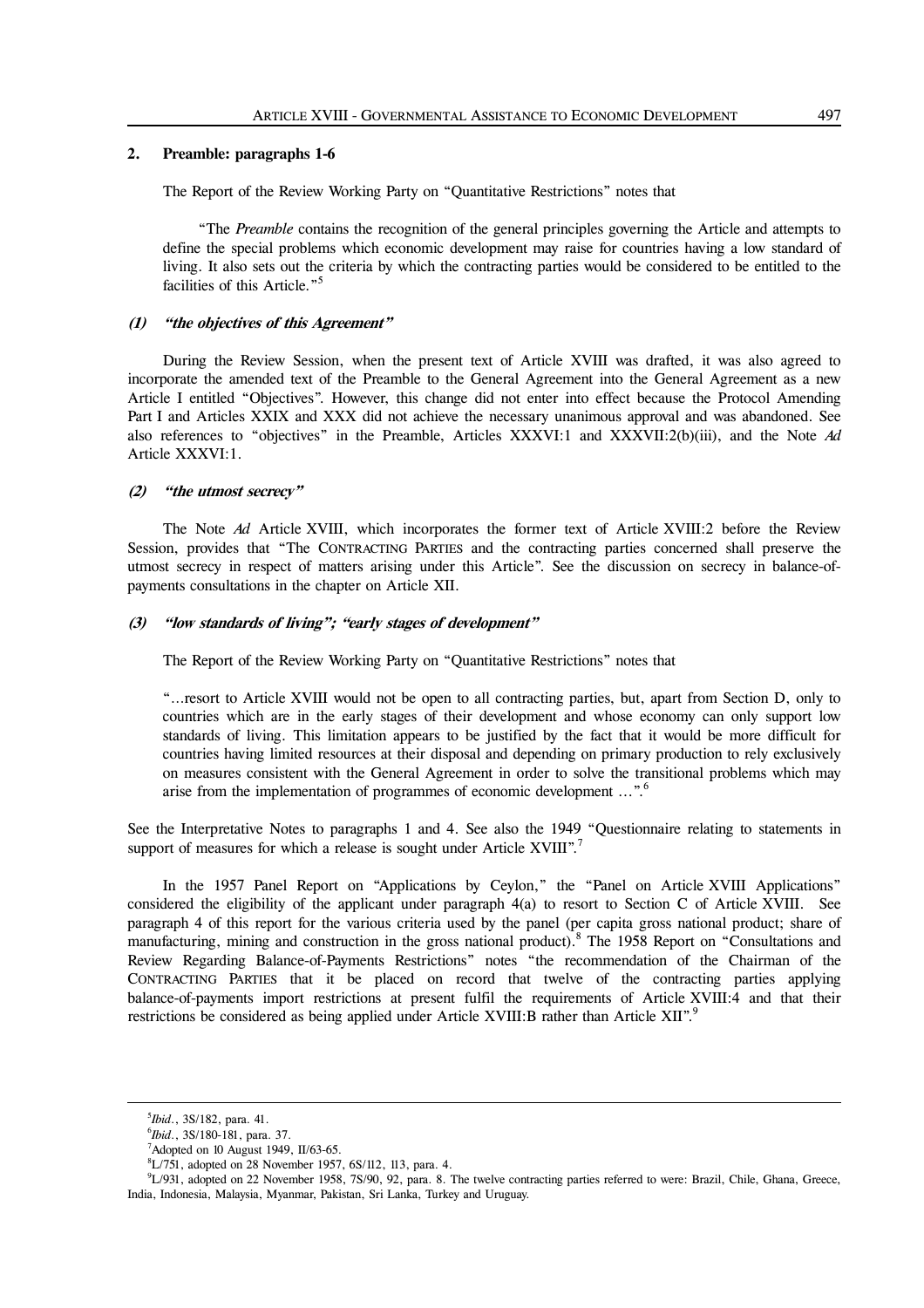In a few instances consultations have been conducted concerning balance-of-payments measures without reference to either Article XII or Article XVIII.<sup>10</sup> In another instance a contracting party has consulted concerning the same measures under Article XVIII:B and subsequently under Article XII.

### **(4) "particular industry"**

See the Interpretative Note.

# **(5) "with a view to raising the general standard of living" (paragraphs 3, 7 and 13)**

 The Report of the Review Working Party on "Quantitative Restrictions" notes that this phrase "has been used instead of the words 'in order to raise the general standard of living' which was contained in earlier drafts. The Working Party felt that this more flexible form of words would cover cases where the direct contribution which the establishment of a new industry was expected to make to the general standard of living of the country was not appreciable".<sup>12</sup>

The Decision on "Safeguard Action for Development Purposes" of 28 November 1979 provides as follows:

 "1. The CONTRACTING PARTIES recognize that the implementation by less-developed contracting parties of programmes and policies of economic development aimed at raising the standard of living of the people may involve in addition to the establishment of particular industries<sup>13</sup> the development of new or the modification or extension of existing production structures with a view to achieving fuller and more efficient use of resources in accordance with the priorities of their economic development. Accordingly, they agree that a less-developed contracting party may, to achieve these objectives, modify or withdraw concessions included in the appropriate schedules annexed to the General Agreement as provided for in Section A of Article XVIII or, where no measure consistent with the other provisions of the General Agreement is practicable to achieve these objectives, have recourse to Section C of Article XVIII, with the additional flexibility provided for below. In taking such action the less-developed contracting party concerned shall give due regard to the objectives of the General Agreement and to the need to avoid unnecessary damage to the trade of other contracting parties.

 "2. The CONTRACTING PARTIES recognize further that there may be unusual circumstances where delay in the application of measures which a less-developed contracting party wishes to introduce under Section A or Section C of Article XVIII may give rise to difficulties in the application of its programmes and policies of economic development for the aforesaid purposes. They agree, therefore, that in such circumstances, the less-developed contracting party concerned may deviate from the provisions of Section A and paragraphs 14, 15, 17 and 18 of Section C to the extent necessary for introducing the measures contemplated on a provisional basis immediately after notification.

 "3. It is understood that all other requirements of the preambular part of Article XVIII and of Sections A and C of that Article, as well as the Notes and Supplementary Provisions set out in Annex I under these Sections will continue to apply to the measures to which this Decision relates.

 "4. The CONTRACTING PARTIES shall review this Decision in the light of experience with its operation, with a view to determining whether it should be extended, modified or discontinued".<sup>14</sup>

<u>.</u>

<sup>10</sup>Israel (BOP/R/90, BOP/R/101, BOP/R/113, BOP/R/129, BOP/R/142, BOP/R/155, BOP/R/170, BOP/R/187, BOP/R/195, BOP/R/210); Portugal (BOP/R/62, BOP/R/93, BOP/R/106, BOP/R/111, BOP/R/118, BOP/R/125, BOP/R/134, BOP/R/145, BOP/R/152); South Africa (BOP/R/92, BOP/R/211).

<sup>&</sup>lt;sup>11</sup>Greece (Consultations under Article XVIII:B in BOP/R/89, BOP/R/100, BOP/R/114, BOP/R/123; Article XVIII:B disinvoked, 1984; consultation under Article XII, BOP/R/160; Article XII disinvoked 1987).

 $12L/332$ /Rev.1 and Addenda, adopted on 2, 4 and 5 March 1955, 3S/170, 182-183, para. 42.

<sup>&</sup>lt;sup>13</sup>Footnote 1 to the Decision provides: "As referred to in paragraphs 2, 3, 7, 13 and 22 of Article XVIII and in the Note to these paragraphs".

 $^{14}$ L/4897, Decision of 28 November 1979, 26S/209.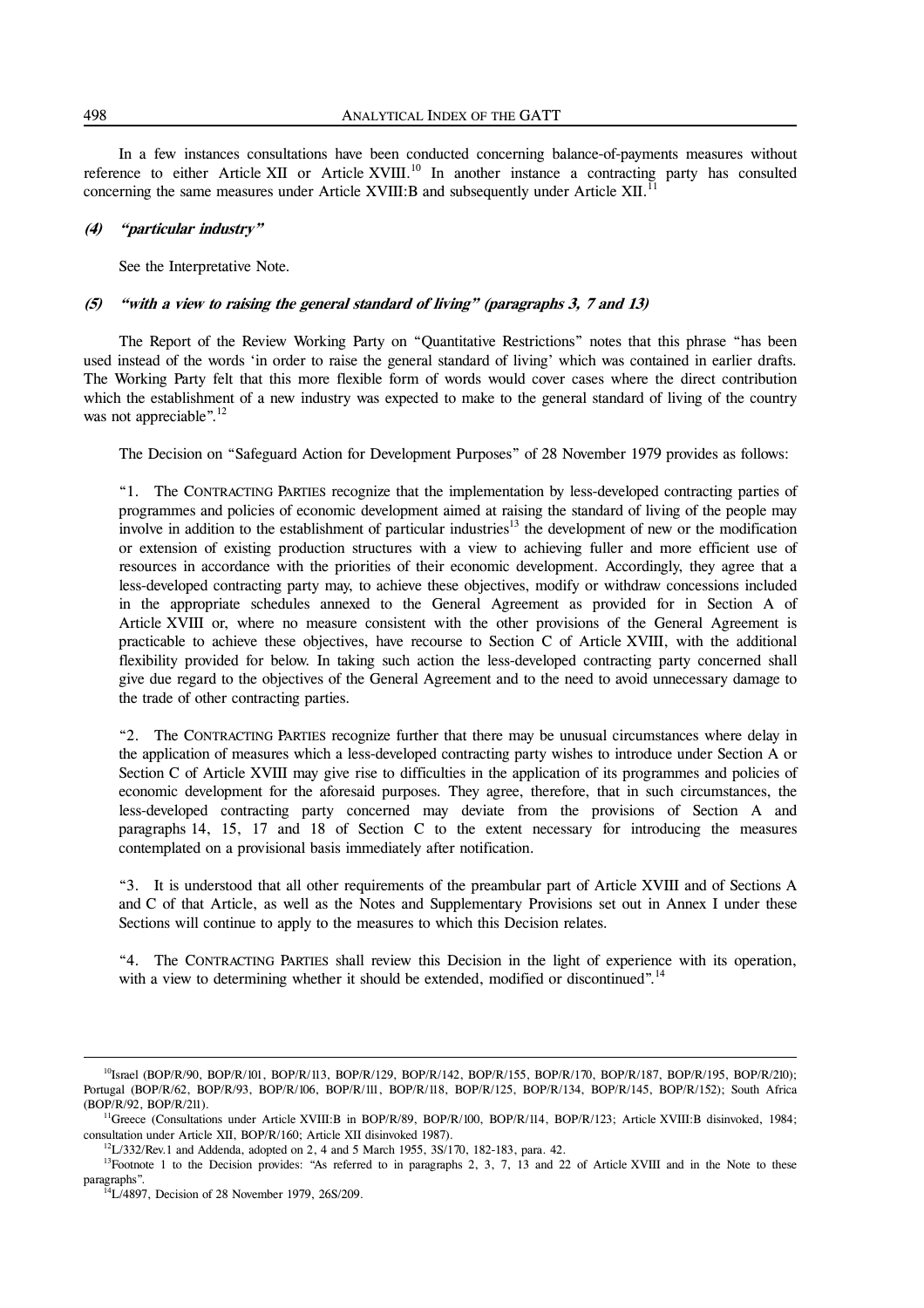# **(6) Paragraph 4(b)**

 The Report of the Review Working Party on "Quantitative Restrictions" notes that "The clause in sub-paragraph 4(b) reading 'whose economy is in the process of development' should not be construed as a legal limitation on the eligibility of countries to submit applications under Section D, but as a general indication of the type of economy whose need that Section is intended to meet".<sup>15</sup>

 On 19 May 1965, Australia accepted the Protocol Introducing Part IV with a Declaration stating, *inter alia*, that Australia was "one of the contracting parties referred to in Article XVIII:4(b) of the General Agreement, the economy of which is in the course of industrial development and which is seeking to avoid an excessive dependence on a limited range of primary products for its export earnings but which is not a less-developed country".16

# **(7) Paragraph 5: consultations when measures of a contracting party cause a decline in export earnings of developing countries dependent on exports of a small number of primary commodities**

 During the 1954-55 Review Session, Pakistan proposed that when any developing country was affected by a decline in imports by a particular country of primary commodities exported by it, or by measures likely to lead to such a decline, the developing country be able to ask for consultations; the proposal stated that "where a grave threat has arisen or is likely to arise to the economy of an under-developed country consequent upon measures taken by the government or quasi-government organizations of another contracting party the former may be able, at the discretion of the CONTRACTING PARTIES, to invoke the procedure of multilateral consultations".<sup>17</sup> A sub-group of Review Working Party IV which studied the Pakistan proposal proposed the present text of Articles XVIII:5 and XXII:2.<sup>18</sup> The Report of Review Working Party I on "Quantitative Restrictions" notes that the insertion of paragraph 5 had been recommended "to refer specifically to the consultation procedure under Article XXII in cases of sudden falls in the sale of primary commodities".<sup>19</sup>

 The Resolution on "Particular Difficulties Connected with Trade in Primary Commodities" adopted in the Eleventh Session in 1956 provided, *inter alia*, that the CONTRACTING PARTIES "*Resolve* …that it would be appropriate for them to enter into consultations on problems arising out of the trade in primary commodities pursuant to the provisions of paragraph 2 of Article XXII and of paragraph 5 of Article XVIII ...".20 The Report of the Working Party that drafted the Resolution, on "Particular Difficulties Connected with Trade in Primary Commodities", also noted the ruling made at the Tenth Session that the CONTRACTING PARTIES have the competence to deal, at the request of one or more contracting parties, with difficulties arising in connexion with international trade in primary commodities. $^{21}$  The Report provides that

 "…In addition to this broad competence which would make it possible for any contracting party to submit to the CONTRACTING PARTIES any particular difficulties which it was experiencing in connexion with trade in primary commodities, and which difficulties were in its view such as to impede the attainment of the objectives of the General Agreement, there are specific provisions in the General Agreement which afford an opportunity for contracting parties to secure consideration of special problems arising in this field…difficulties of this kind would be appropriate matters to bring forward under Article XXII, which, when the revised text comes into effect, will provide not only for bilateral consultations, but also for consultations with the CONTRACTING PARTIES as a whole. Finally, the revised text of paragraph 5 of Article XVIII makes particular reference to problems arising out of exports of primary commodities and for consultations regarding these problems in accordance with the provisions of Article XXII".<sup>22</sup>

 $15L/332/$ Rev.1 and Addenda, adopted on 2, 4 and 5 March 1955, 3S/170, 186, para. 54.

<sup>&</sup>lt;sup>16</sup>Status of Legal Instruments, p. 2-14.2. See also statements of Australia, New Zealand and South Africa, 2SS/SR.4 and 5. W.9/134; see also L/291.

W.9/180, "Report by Sub-Group C on the Pakistan Proposal Relating to the Off-take of Primary Commodities"; see also Spec/92/55 and the Report of the Working Party on "Organizational and Functional Questions", L/327, adopted on 28 February, 5 and 7 March 1955, 3S/231, 244, para. 42.

 $19L/332/$ Rev.1 and Addenda, adopted on 2, 4 and 5 March 1955, 3S/170, 182, para. 41.

<sup>&</sup>lt;sup>20</sup>Resolution of 17 November 1956, 5S/26, 27, para. 3.

<sup>&</sup>lt;sup>21</sup>See ruling at SR.10/19, p. 218.

 $^{22}$ L/592/Rev.1, adopted on 17 November 1956, 5S/87, 88, para. 1.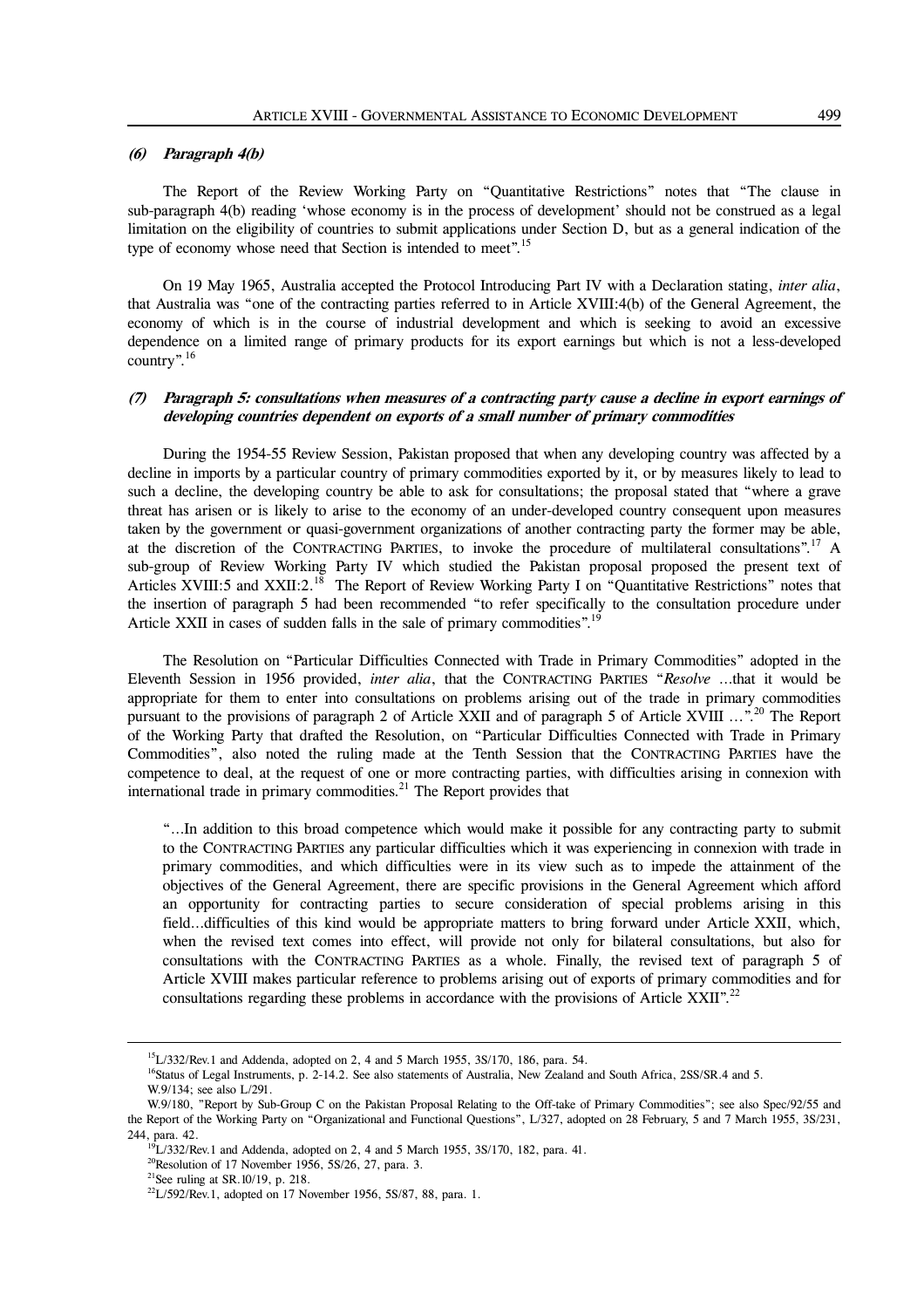The Report of the Working Party in the Fourteenth Session on " Impact of Commodity Problems on International Trade" further noted: "…The General Agreement offers facilities for bilateral and multilateral consultations of which governments may avail themselves when difficulties arise in international commodity trade. ...Contracting parties, whether importing or exporting countries, can avail themselves of the provisions of Article XXII of the General Agreement and initiate consultations under that Article when difficulties arise in connexion with their commodity trade".<sup>23</sup>

 In 1981 Peru requested consultations with the United States under the Resolution of 4 March 1955 on the liquidation of strategic stocks and the provisions of Article XVIII:5 and Article XXII:1 of the General Agreement because of prejudice caused to the economy of Peru by the liquidation of United States strategic stocks of silver.<sup>24</sup>

See also Articles XXXVI:4 and XXXVII:2, and the material in this Index on Articles XXII:2 and XXV:1.

# **(8) Annual reviews of measures applied under Article XVIII:C and D**

The Report of the Review Working Party on "Quantitative Restrictions" notes:

 "Paragraph 6 of the preamble provides for an annual review of the deviations from the provisions of the Agreement. This review is intended to provide an opportunity for discussing the effects of the measures applied under Sections C and D, the progress made by the industries in question and the general operation of these Sections. It is agreed that the CONTRACTING PARTIES shall not withdraw their concurrence or modify the terms of a concurrence during the period of validity for which it has been given, or request the withdrawal or modification of a measure applied in full accordance with the terms of that concurrence".<sup>25</sup>

All measures applied pursuant to the provisions of Section C were reviewed annually.<sup>26</sup> The seventh and most recent review, conducted at the Twenty-fourth Session in November 1967, noted that Ceylon was no longer applying measures under Section C.<sup>27</sup> No contracting party has had recourse to Section D.

# **3. Article XVIII:A**

 The Report of the Review Working Party on "Schedules and Customs Administration" notes as follows concerning the drafting of Article XVIII:A at the Review Session:

 "…Section A …permits a contracting party, which comes within the definition in paragraph 4(a) …to enter into negotiations for the modification of a concession, in order to promote the establishment of an industry, with the country with which it was initially negotiated and with other substantially interested countries. If agreement is not reached within sixty days the matter may be referred to the CONTRACTING PARTIES. If the CONTRACTING PARTIES find that the contracting party which initiated the negotiation has made every effort to reach an agreement and has offered an adequate compensatory adjustment they can allow the contracting party to modify or withdraw the concession.

 "The Working Party recommends an addition to Section A to provide that the CONTRACTING PARTIES may allow the applicant contracting party to modify or withdraw concessions in cases where it is unable, for good reasons, to provide adequate compensation; the provision corresponds to that of Article XXVIII:4(d) including the right of other contracting parties to modify or withdraw substantially equivalent concessions initially negotiated with that contracting party".<sup>28</sup>

-

<sup>23</sup>L/1103, adopted on 20 November 1959, 8S/76, 84, para. 35.

 $^{24}L/5264$ .

 $^{25}L/332$ /Rev.1 and Addenda, adopted on 2, 4 and 5 March 1955, 3S/170, 182, para. 41.

<sup>&</sup>lt;sup>26</sup>Reports of these annual reviews appear at 7S/71, 8S/97, 9S/101, 10S/106, 11S/158, 13S/65, 14S/127, and 15S/65.

 $2715S/65$ .

 $28L/329$ , adopted on 26 February 1955, 3S/205, 215, paras. 22-23. See also documents from the Review Session on the drafting of Article XVIII:A: reports in W.9/17, W.9/43, Sec/54/140, W.9/206, W.9/212+Corr.1; proposals in W.9/37, W.9/39, W.9/40, W.9/49.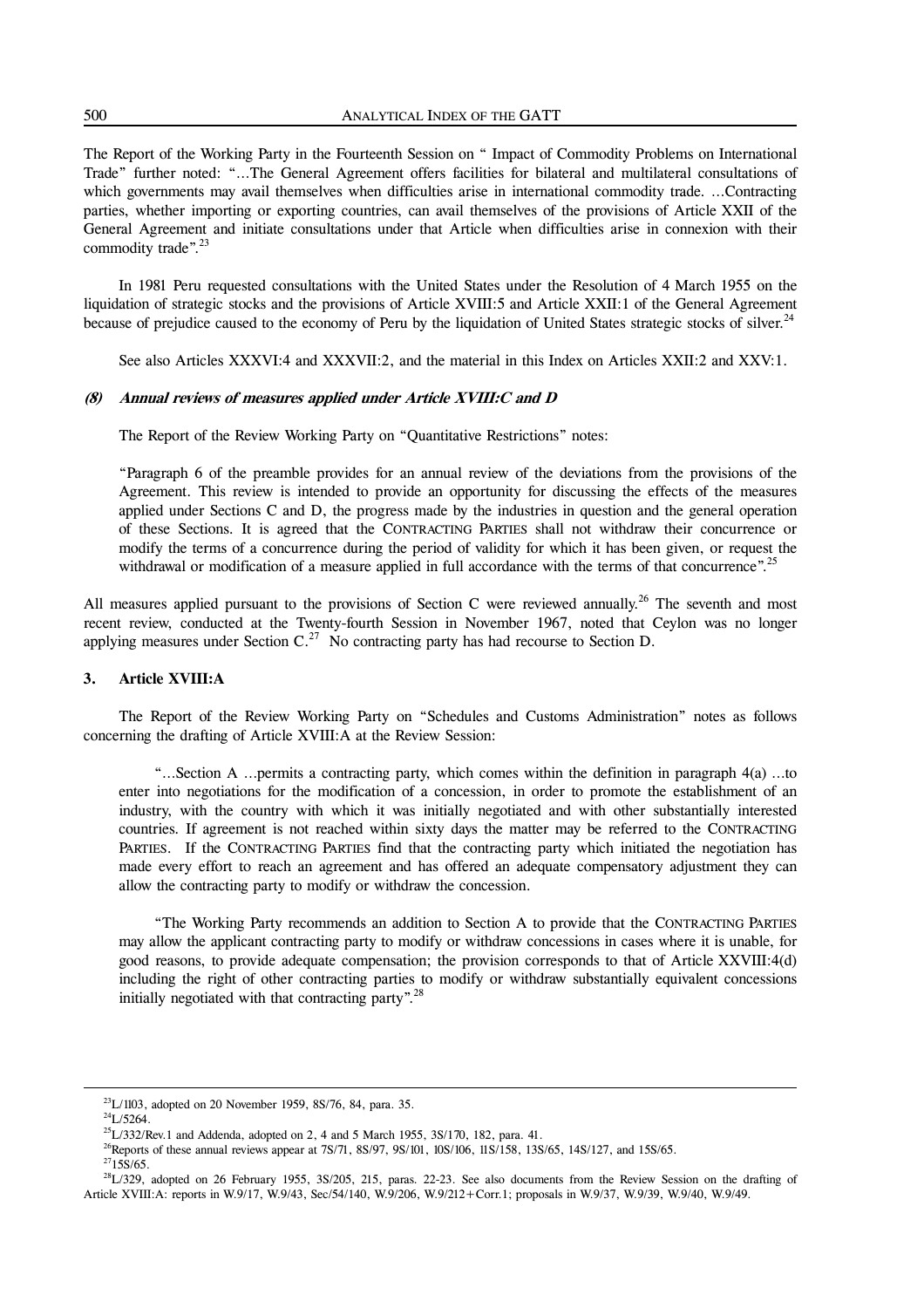As of March 1994, Section A of Article XVIII had been invoked nine times: by Benelux on behalf of Suriname (1958), Greece (1956, 1965), Indonesia (1983), Korea (1958), and Sri Lanka (twice in 1955 and once each in 1956 and 1957).

 See also: the provisions of the Decision of 28 November 1979 on "Safeguard Action for Development Purposes" above at page 498; the Interpretative Notes to Section A; and the material under Article XXVIII:4.

### **(1) "to modify or withdraw a concession"**

 The Decisions of 19 November 1968 and 26 March 1980 on "Procedures for Modification and Rectification of Schedules of Tariff Concessions" include in their scope modifications resulting from action under Article XVIII.<sup>29</sup> The Guidelines adopted on 10 November 1980 on "Procedures for Negotiations under Article XXVIII" provide in paragraph 10 that "These procedures are in relevant parts also valid for renegotiations under Article XVIII, paragraph 7 ...".<sup>30</sup>

# **(2) "such concession was initially negotiated"**

See Article XXVIII; see also the discussion of "floating initial negotiating rights" under Article XXVIII.

# **4. Article XVIII:B: Import measures for balance-of-payments reasons**

### **(1) Paragraphs 8 and 9**

The Report of the Review Working Party on "Quantitative Restrictions" notes that

 "…Although all countries in balance-of-payments difficulties inevitably have a large number of problems in common and, therefore, the procedures relating to balance-of-payments restrictions are not fundamentally different, nevertheless the countries coming under Section B of Article XVIII face special additional problems which the provisions have been adjusted to meet. The Working Party has recognized that for such countries balance-of-payments difficulties will tend to be generated by development itself. In addition, paragraph 9, although modelled on paragraphs 1 and 2 of Article XII, recognizes that the reserve problem for these countries is one of the adequacy of the reserves in relation to their programme of economic development, that for this reason the word 'imminent' which occurs in paragraph 2(a) is inappropriate in this context, and that in order to safeguard their external position these countries may need over a period of time to control the general level of their imports in order to prevent that level from rising beyond the means available to pay for imports as the progress of development programmes creates new demands".<sup>31</sup>

### *(a) Disinvocations of Article XVIII:B since 1979*

 Contracting parties having disinvoked Article XVIII:B since 1979 are indicated in Table B following the chapter on Article XII. See also the Secretariat Note of 24 June 1988 on "Consultations Held in the Committee on Balance-of-Payments Restrictions under Articles XII and XVIII:B since 1975".<sup>32</sup>

<sup>29</sup>L/3131, 16S/16; L/4962, 27S/25, para. 1.

30C/113 and Corr.1, 27S/26, 28, para. 10.

 $31L/332$ /Rev.1 and Addenda, adopted on 2, 4 and 5 March 1955, 3S/170, 183, para. 44.

32MTN.GNG/NG7/W/46, para. 31.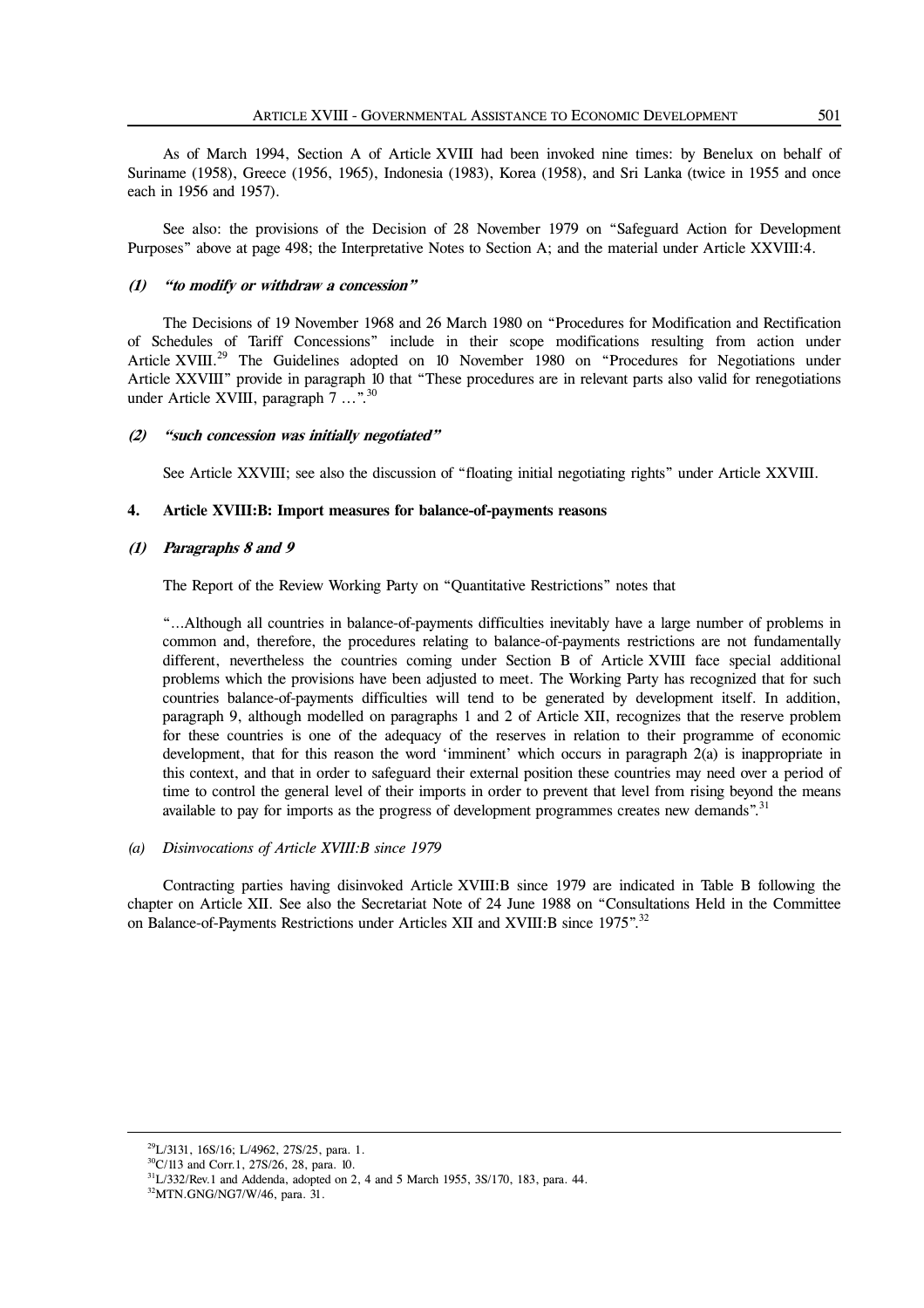# **(2) Paragraphs 10 and 11: application of balance-of-payments measures**

The Report of the Review Working Party on "Quantitative Restrictions" notes that

 "Paragraphs 10 and 11 reproduce in substance the provisions of sub-paragraph 2(b) and of paragraph 3 of Article XII. These paragraphs have however been re-arranged and the thought contained in the first sentence of sub-paragraph 3(d) of Article XII has been omitted as it was already expressed in the first two paragraphs of Section B  $\ldots$ ".<sup>33</sup>

See also the material in this volume on paragraphs 2(b) and 3 of Article XII.

The 1979 "Declaration on Trade Measures Taken for Balance-of-Payments Purposes" provides that:

"The CONTRACTING PARTIES,

 *"Having regard* to the provisions of Articles XII and XVIII:B of the General Agreement; ...

 "*Reaffirming* that restrictive import measures taken for balance-of-payments purposes should not be taken for the purpose of protecting a particular industry or sector;

 "*Convinced* that the contracting parties should endeavour to avoid that restrictive import measures taken for balance-of-payments purposes stimulate new investments that would not be economically viable in the absence of the measures;

 "*Recognizing* that the less-developed contracting parties must take into account their individual development, financial and trade situation when implementing restrictive import measures taken for balance-of-payments purposes; …

"*Agree* as follows:

 "…The application of restrictive import measures taken for balance-of-payments purposes shall be subject to the following conditions in addition to those provided for in Articles XII, XIII, XV and XVIII without prejudice to other provisions of the General Agreement:

- "(a) In applying restrictive import measures contracting parties shall abide by the disciplines provided for in the GATT and give preference to the measure which has the least disruptive effect on trade<sup>34</sup>;
- "(b) The simultaneous application of more than one type of trade measure for this purpose should be avoided;
- "(c) Whenever practicable, contracting parties shall publicly announce a time schedule for the removal of the measures.

 "The provisions of this paragraph are not intended to modify the substantive provisions of the General Agreement".<sup>35</sup>

 In the three parallel Panel Reports in 1989 on "Republic of Korea - Restrictions on Imports of Beef" in response to complaints by Australia,<sup>36</sup> the United States,<sup>37</sup> and New Zealand,<sup>38</sup> the Panel, having decided that the consistency of restrictive measures with Article XVIII:B could be examined under Article XXIII, examined

-

36L/6504, adopted on 7 November 1989, 36S/202.

<sup>33</sup>*Ibid*., 3S/183, para. 45.

<sup>&</sup>lt;sup>34</sup>Footnote 1 to the Decision provides: "It is understood that the less-developed contracting parties must take into account their individual development, financial and trade situation when selecting the particular measure to be applied".

 $^{35}L/4904$ , adopted on 28 November 1979, 26S/205, preamble and para. 1.

37L/6503, adopted on 7 November 1989, 36S/268.

38L/6505, adopted on 7 November 1989, 36S/234.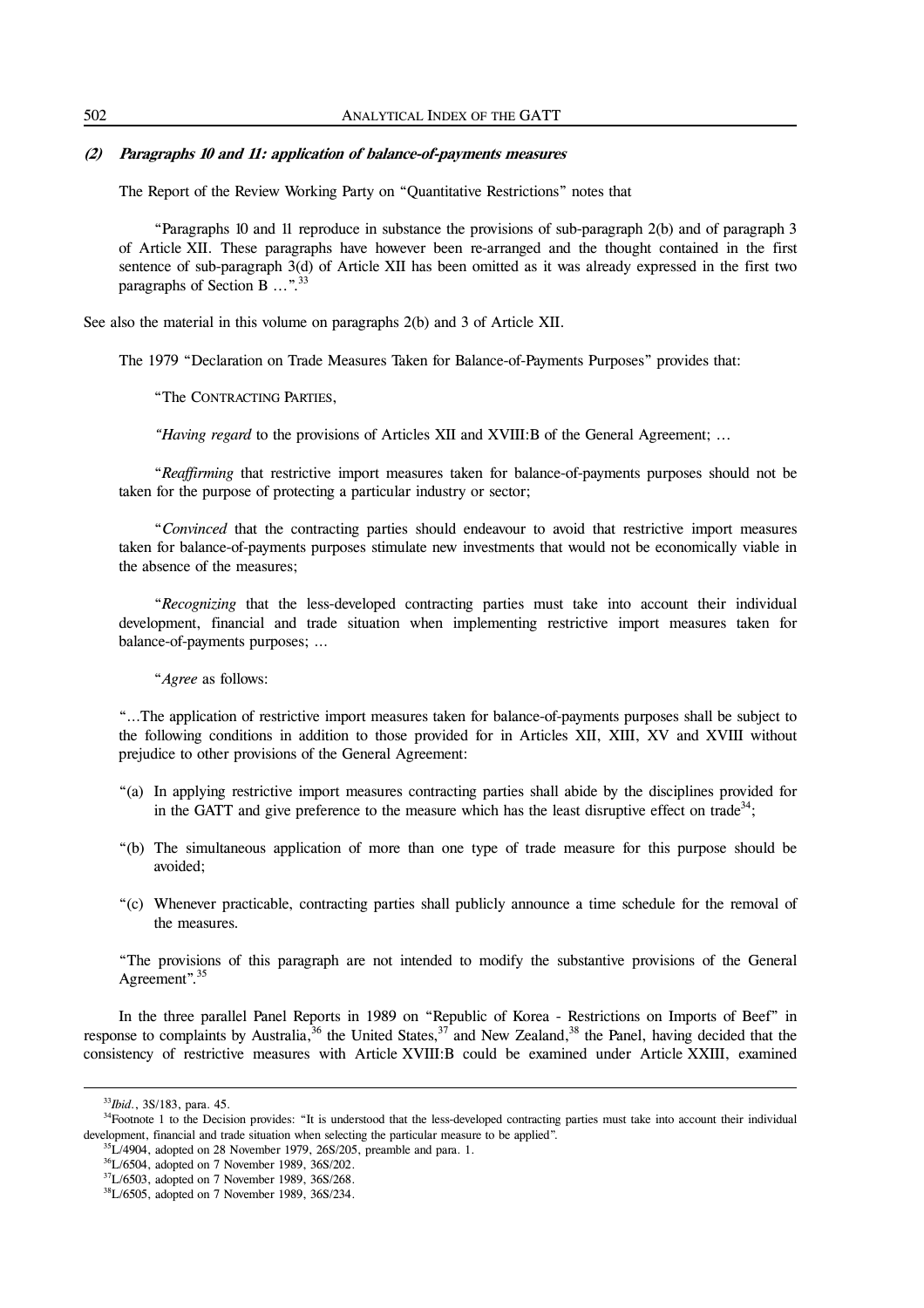Korea's Article XVIII:B justification for its import restrictions on beef, which it was contended were not justified because it was alleged that Korea no longer had balance-of-payments problems.

 "…The Panel noted that Korea had maintained import restrictions on beef on balance-of-payments grounds since 1967. The Panel noted the condition in paragraph 9 of Article XVIII that 'import restrictions instituted, maintained or intensified shall not exceed those necessary: (a) to forestall the threat of, or to stop, a serious decline in its monetary reserves, or (b) in the case of a contracting party with inadequate monetary reserves, to achieve a reasonable rate of increase in its reserves'. The Panel noted further that paragraph 11 required the progressive relaxation of such restrictions 'as conditions improve' and their elimination 'when conditions no longer justify such maintenance.'

 "Article XV:2 of the General Agreement provided that '[i]n all cases in which the CONTRACTING PARTIES are called upon to consider or deal with problems concerning monetary reserves, balances of payments or foreign exchange arrangements, they shall consult fully with the International Monetary Fund.' The latest full consultation concerning Korea's balance-of-payments situation in the Balance-of-Payments Committee had taken place in November 1987, the report of which had been adopted by the CONTRACTING PARTIES in February 1988. The next full consultation was scheduled for June 1989. The Panel considered that it should take into account the conclusions reached by the Balance-of-Payments Committee in 1987.

 "At the full consultation in the Balance-of-Payments Committee with Korea in November 1987, '[t]he prevailing view expressed in the Committee was that the current situation and outlook for the balance of payments was such that import restrictions could no longer be justified under Article XVIII:B'.<sup>39</sup> Moreover, the full Balance-of-Payments Committee had 'stressed the need to establish a clear timetable for the early, progressive removal of Korea's restrictive trade measures maintained for balance-of-payments purposes' and had expressed the expectation that 'Korea would be able in the meantime to establish a timetable for the phasing-out of balance-of-payments restrictions, and that Korea would consider alternative GATT justification for any remaining measures, thus obviating the need for such consultations'.<sup>40</sup>

 "The Panel noted that all available information, including figures published by the Korean authorities and advice provided to it in February 1989 by the International Monetary Fund, had shown that the reserve holdings of Korea had increased in 1988, that Korea's balance-of-payments situation had continued to improve at a good pace since the November 1987 consultations, and that the current economic indicators of Korea were very favourable. According to information provided to the Panel by the International Monetary Fund, the Korean gross official reserves had increased by 9 billion dollars to 12 billion dollars (equivalent to three months of imports) by end 1988. The Panel concluded that in the light of the continued improvement of the Korean balance-of-payments situation, and having regard to the provisions of Article XVIII:11, there was a need for the prompt establishment of a timetable for the phasing-out of Korea's balance-of-payments restrictions on beef, as called for by the CONTRACTING PARTIES in adopting the 1987 Balance-of-Payments Committee report."<sup>41</sup>

The Panels each suggested that the CONTRACTING PARTIES recommend that:

 "(a) Korea eliminate or otherwise bring into conformity with the provisions of the General Agreement the import measures on beef introduced in 1984/85 and amended in 1988; and,

 "(b) Korea hold consultations with [Australia, New Zealand and the United States] and other interested contracting parties to work out a timetable for the removal of import restrictions on beef justified since 1967 by Korea for balance-of-payments reasons and report on the result of such consultations within a period of three months following the adoption of the Panel report by the Council". $42$ 

<sup>41</sup>*Ibid*., paras. 98-101, 120-123, and 114-117 respectively.

 $39$ Footnote 1 to this paragraph refers to BOP/R/171, paragraph 22.

<sup>&</sup>lt;sup>40</sup>Footnote 2 to this paragraph refers to BOP/R/171, paragraph 23, and notes that the full text of the Balance-of-Payments Committee's conclusions is contained in Annex I to each of these Panel Reports.

<sup>&</sup>lt;sup>42</sup>*Ibid.*, paras. 109, 131 and 125 respectively.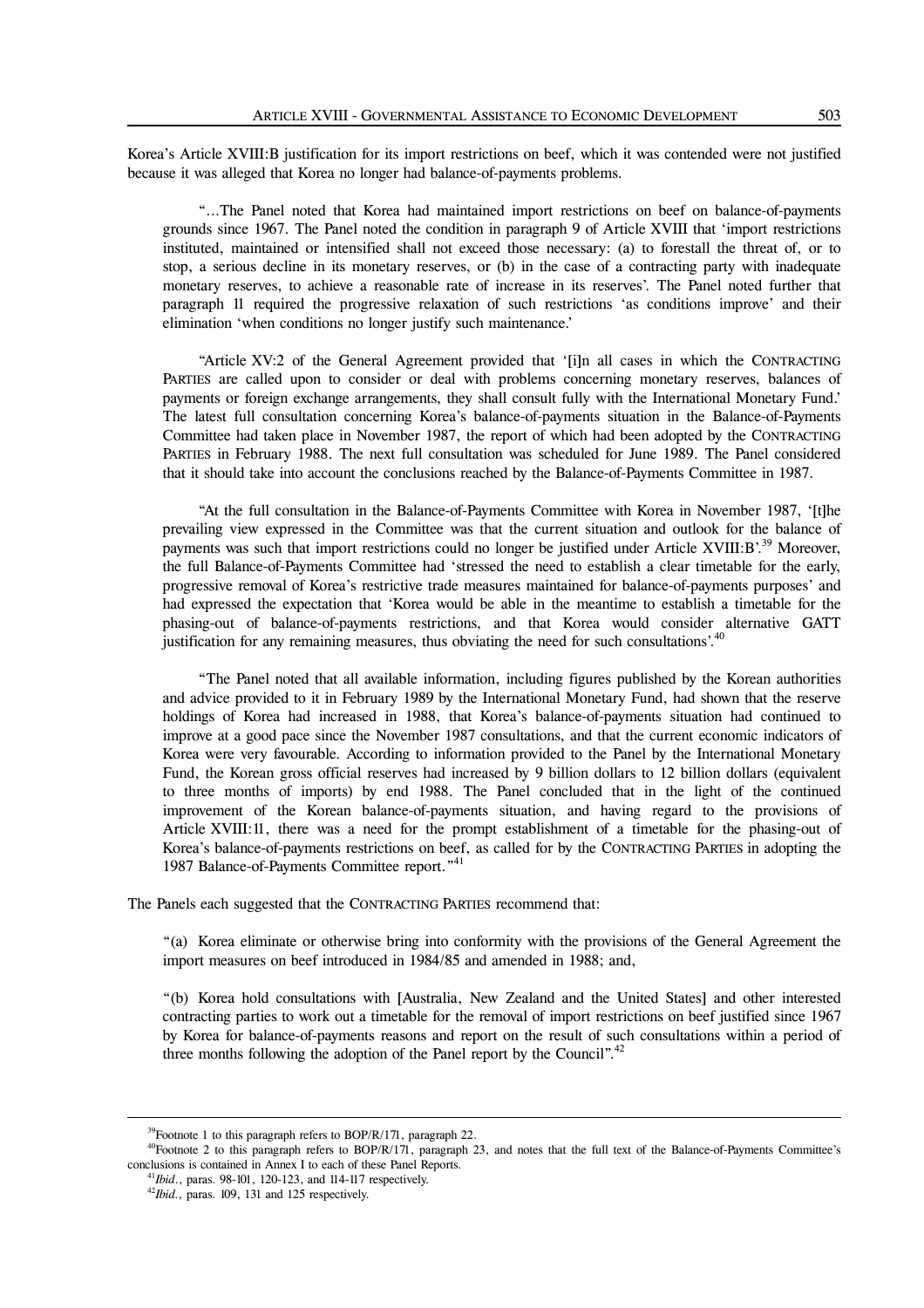See also paragraphs 2, 3 and 4 of the Understanding on the Balance-of-Payments Provisions of the GATT 1994.

### **(3) Paragraph 12: consultations and review of balance-of-payments measures**

# *(a) General*

 The Report of the Review Working Party on "Quantitative Restrictions" notes that "it was also agreed to insert an additional provision in [sub-paragraph (f)] to the effect that when they are called upon to take any action under paragraph 12 the CONTRACTING PARTIES would take fully into account the special factors existing in the case of under-developed countries which have been described in the Preamble of the Article".<sup>43</sup>

# b) *Notification of balance-of-payments measures*

 The "Procedures for dealing with new import restrictions applied for balance-of-payments reasons" adopted in 1960 provide that "any contracting party modifying its import restrictions is required to furnish detailed information promptly to the Executive Secretary, for circulation to the contracting parties". A footnote to this paragraph notes: "Under established procedures, contracting parties should furnish such information not only when they wish to initiate a consultation pursuant to Articles  $XII:4(a)$  or  $XVIII:12(a)$  but whenever any significant changes are made in their restrictive systems".<sup>44</sup>

 The 1972 Decision on simplified procedures for balance-of-payments consultations under Article XVIII:12(b) (cited below *in extenso*) noted that "There are a number of developing contracting parties, mostly the newly independent countries, which maintain import restrictions. …the adoption of the 'streamlined' procedures set forth in paragraph 3 above should contribute substantially to easing the way for all developing countries to define their position regarding their restrictions in relation to the GATT provisions. It is therefore proposed that, upon approval of the new procedures, the secretariat be instructed to enquire and discuss with each of these developing countries with a view to establishing a complete list of the contracting parties invoking Section B of Article XVIII of the Agreement".<sup>45</sup>

 Paragraph 3 of the 1979 Declaration provides: "Contracting parties shall promptly notify to the GATT the introduction or intensification of all restrictive import measures taken for balance-of-payments purposes. Contracting parties which have reason to believe that a restrictive import measure applied by another contracting party was taken for balance-of-payments purposes may notify the measure to the GATT or may request the GATT secretariat to seek information on the measure and make it available to all contracting parties if appropriate".<sup>46</sup>

 Paragraph 8 of the Understanding on the Balance-of-Payments Provisions of the GATT 1994 provides as follows:

 "A Member applying new restrictions or raising the general level of its existing restrictions by a substantial intensification of the measures shall enter into consultations with the Committee within four months of the adoption of such measures. The Member adopting such measures may request that a consultation be held under paragraph 4(a) of Article XII or paragraph 12(a) of Article XVIII as appropriate. If no such request has been made, the Chairman of the Committee shall invite the Member to hold such a consultation. Factors that may be examined in the consultation would include, *inter alia*, the introduction of new types of restrictive measures for balance-of-payments purposes, or an increase in the level or product coverage of restrictions.

-

 $43L/332$ /Rev.1 and Addenda, adopted on 2, 4 and 5 March 1955, 3S/170, 184, para. 48.

44Procedures approved on 16 November 1960, 9S/18, para. 2.

 $^{45}$ L/3772/Rev.1, approved by the Council on 19 December 1972, 20S/47, 49, para. 4.

<sup>&</sup>lt;sup>46</sup>L/4904, adopted on 28 November 1979, 26S/205, 207, para. 3. See also discussion on this issue in CG.18/W/9/Rev. 1, 22 October 1976. Nigeria began consulting in the Committee on Balance-of-Payments Restrictions in 1984 following a "reverse notification" by another contracting party.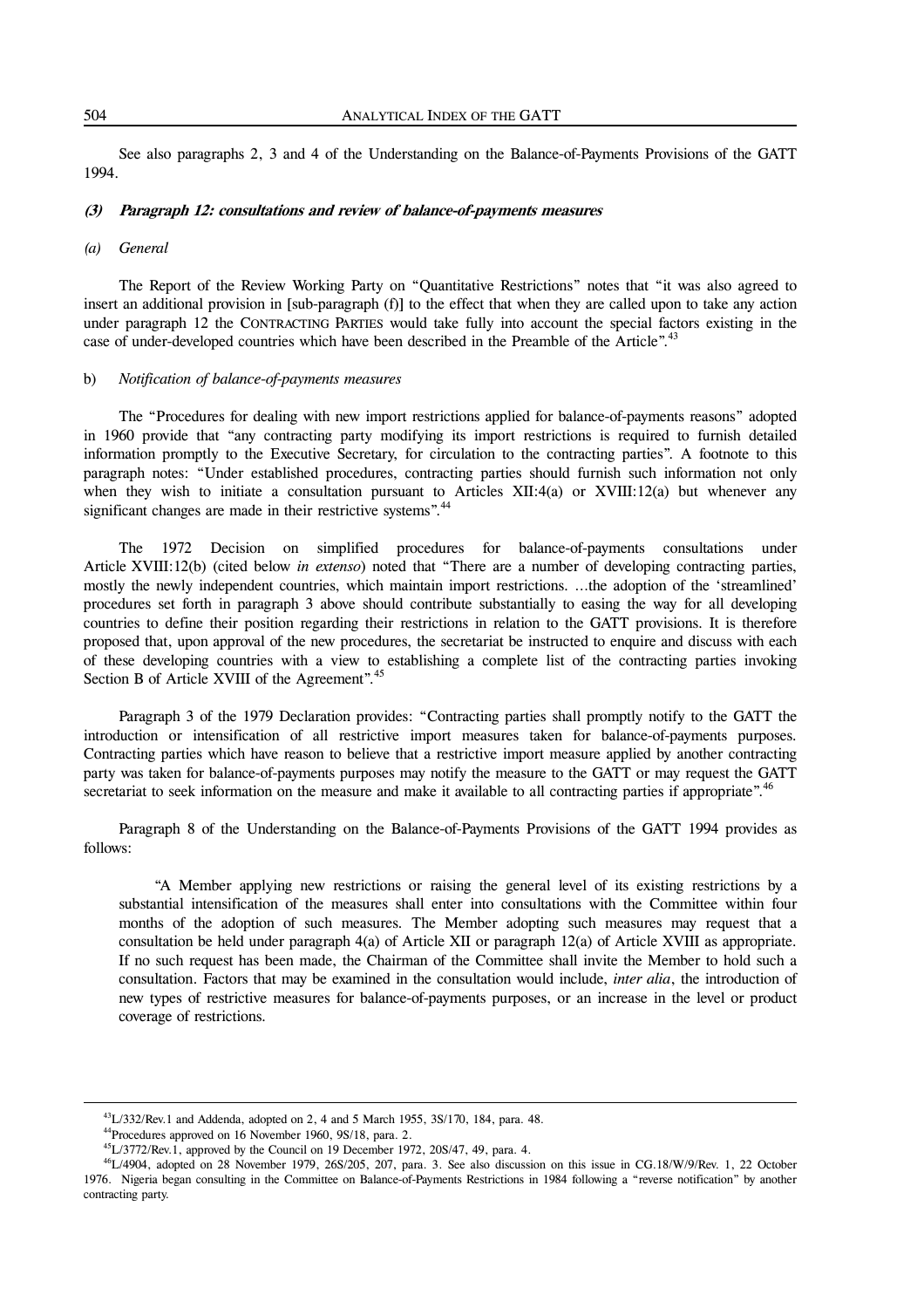For instances of "reverse notification" of restrictions or requests to the Secretariat to seek information on restrictions maintained by another contracting party, see the 1987 Note by the Secretariat on "Articles XII, XIV, XV and XVIII"<sup>47</sup>.

 In 1965, procedures were adopted relating to import restrictions maintained by newly-independent countries; it was suggested to such countries that "even if they were not yet in a position to determine whether they wished to invoke the provisions of Article XVIII as justification for some or all restrictions in force, they might submit descriptive material relative to their entire import control system, without prejudice to the consistency of the measures maintained with their obligations under GATT".<sup>48</sup>

See also the material on notification under Article XII.

*(c) "shall …consult with the CONTRACTING PARTIES": procedures and timing for consultations under paragraph 12*

 The Report of the Review Working Party on "Quantitative Restrictions" notes that the main difference between the provisions of Article XVIII:12 and the corresponding provisions of Article XII:4 "relates to the periodicity of the consultations under sub-paragraph (b)" and further notes that "The remarks and agreed statements referring to consultations under Article XII and which are reproduced in paragraphs 6 to 11 of this report apply also to consultations under paragraph 12 of Article XVIII".<sup>49</sup>

The 1979 Declaration on "Trade Measures Taken for Balance-of-Payments Purposes"<sup>50</sup> states, with regard to examination of balance-of-payments measures in the Committee on Balance-of-Payments Restrictions, that "The Committee shall follow the procedures for consultations on balance-of-payments restrictions approved by the Council on 28 April 1970 (18S/48-53, hereinafter referred to as 'full consultations procedures') or the procedures for regular consultations on balance-of-payments restrictions with developing countries approved by the Council on 19 December 1972 (20S/47-49, hereinafter referred to as 'simplified consultation procedures') subject to the provisions set out below."51

 The 1970 "full consultations procedures" referred to in the Declaration describe the arrangements and procedures originally agreed in 1958 for consultations under Article XII:4(b) and Articles XVIII:12(b) as revised in the Review Session, as they had evolved to 1970. The 1970 procedures deal with the contents of the consultations, the documentation for the consultations, the time schedule for the consultations, arrangements for consultation with the International Monetary Fund, the composition of the Committee on Balance-of-Payments Restrictions, and the reports to be prepared on the consultations. Attached to the 1970 procedures are a plan of discussion for balance-of-payments consultations, and a list of points to be covered in the basic document for the consultations.<sup>52</sup>

The "simplified consultation procedures" referred to in the Declaration provide:

- "(a) each year, the secretariat establishes a schedule showing the contracting parties acting under Article XVIII:B which are required to consult under paragraph 12(b) that year;
- "(b) each of these contracting parties should submit to the CONTRACTING PARTIES a concise written statement on the nature of the balance-of-payments difficulties, the system and methods of restriction (with particular reference to any discriminatory features and changes in past two years), the effects of the restrictions and prospects of liberalization;

 $47$ MTN.GNG/NG7/W/14, dated 11 August 1987, para. 36.

 $4814S/161$ .

 $^{49}L/332$ /Rev.1 and Addenda, adopted on 2, 4 and 5 March 1955, 3S/170, 183-84, para. 46.

50L/4904, adopted on 28 November 1979, 26S/205.

5126S/207, para. 6.

 $52$ L/3388, presented to the Council on 28 April 1970, 18S/48.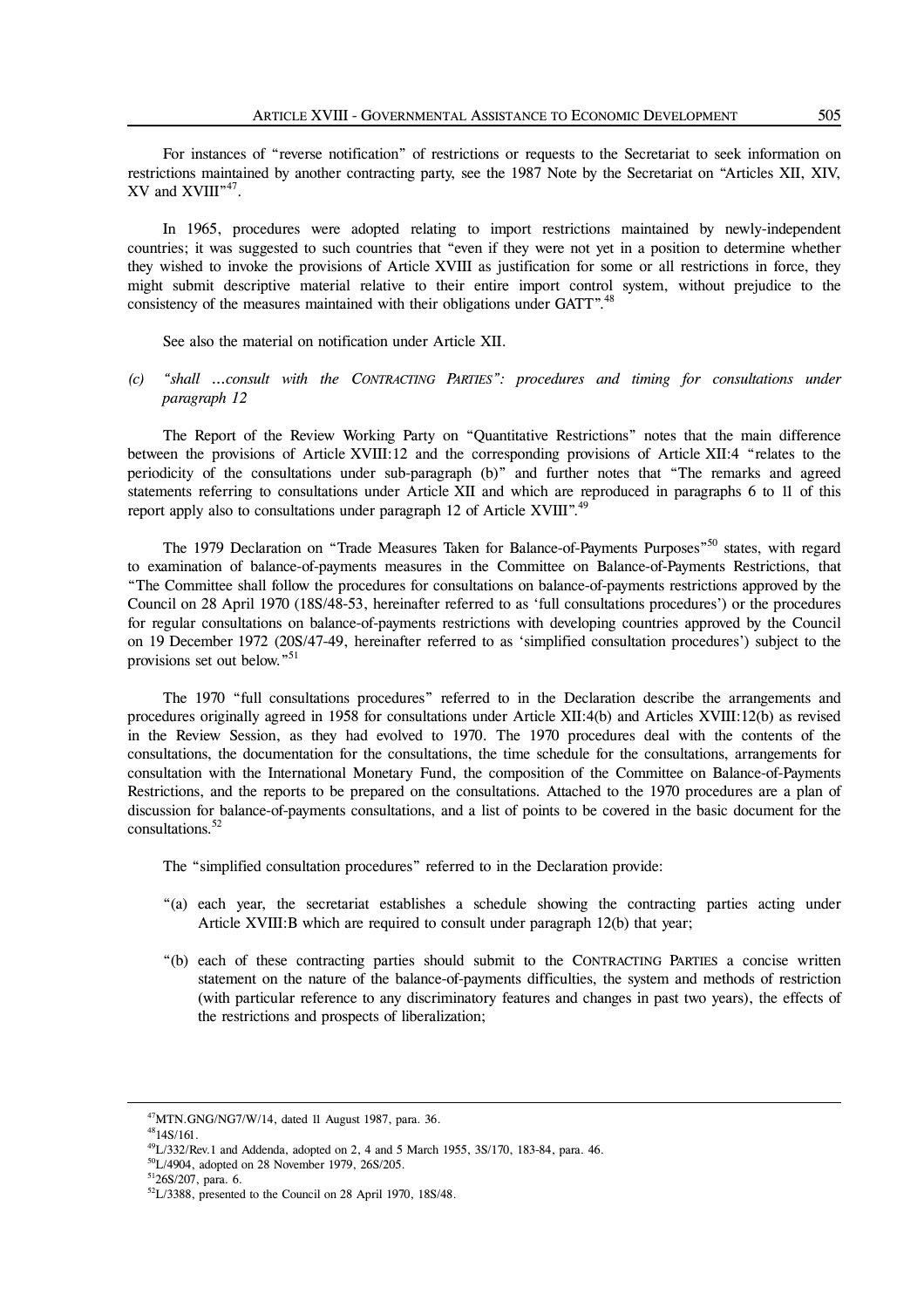- "(c) the statements received will be circulated to all contracting parties and presented to the Committee on Balance-of-Payments Restrictions for prior consideration, so that the Committee may determine whether a full consultation is desirable. If it decides that such a consultation is not desirable, the Committee will recommend to the Council that the contracting party be deemed to have consulted with the CONTRACTING PARTIES and to have fulfilled its obligations under Article XVIII:12(b) for that year. Otherwise, the CONTRACTING PARTIES will consult the International Monetary Fund, and the Committee will follow the procedures applicable hitherto for a full consultation; and
- "(d) arrangements will be made with the International Monetary Fund for the supply of balance-of-payments statistics for each country submitting a statement in accordance with paragraph (b) above". $5$

 "It should be noted that this proposal relates only to the periodic consultations provided for in Article XVIII:12(b). Consultations under Article XVIII:12(a) will continue to follow the existing rules. Consultations with developed countries acting under Article XII will be held annually in the usual manner".<sup>54</sup>

Thus, the "full consultations procedures" agreed in 1970 apply to all consultations under Article XVIII:12(a); in certain cases the "simplified consultation procedures" agreed in 1972 apply to periodic consultations under Article XVIII:12(b).

The 1979 "Declaration on Trade Measures taken for Balance-of-Payments Purposes" provides that

 "1. The procedures for examination stipulated in Articles XII and XVIII shall apply to all restrictive import measures taken for balance-of-payments purposes.

…

 "8. In the case of consultations under Article XVIII:12(b) the Committee shall base its decision on the type of procedure on such factors as the following:

- "(a) the time elapsed since the last full consultations;
- "(b) the steps the consulting contracting party has taken in the light of conclusions reached on the occasion of previous consultations;
- "(c) the changes in the overall level or nature of the trade measures taken for balance-of-payments purposes;
- "(d) the changes in the balance-of-payments situation or prospects;
- "(e) whether the balance-of-payments problems are structural or temporary in nature.
- "9. A less-developed contracting party may at any time request full consultations".55

 Paragraphs 7 and 8 of the Understanding on the Balance-of-Payments Provisions of the GATT 1994 provide as follows:

 "All restrictions applied for balance-of-payments purposes shall be subject to periodic review in the Committee under paragraph 4(b) of Article XII or under paragraph 12(b) of Article XVIII, subject to the possibility of altering the periodicity of consultations in agreement with the consulting Member or pursuant to any specific review procedure that may be recommended by the General Council.

-

<sup>53</sup>L/3772/Rev.1, approved by the Council on 19 December 1972, 20S/47, 48-49, para. 3.

<sup>54</sup>*Ibid*., para. 4.

55L/4904, adopted on 28 November 1979, 26S/205, 206-208.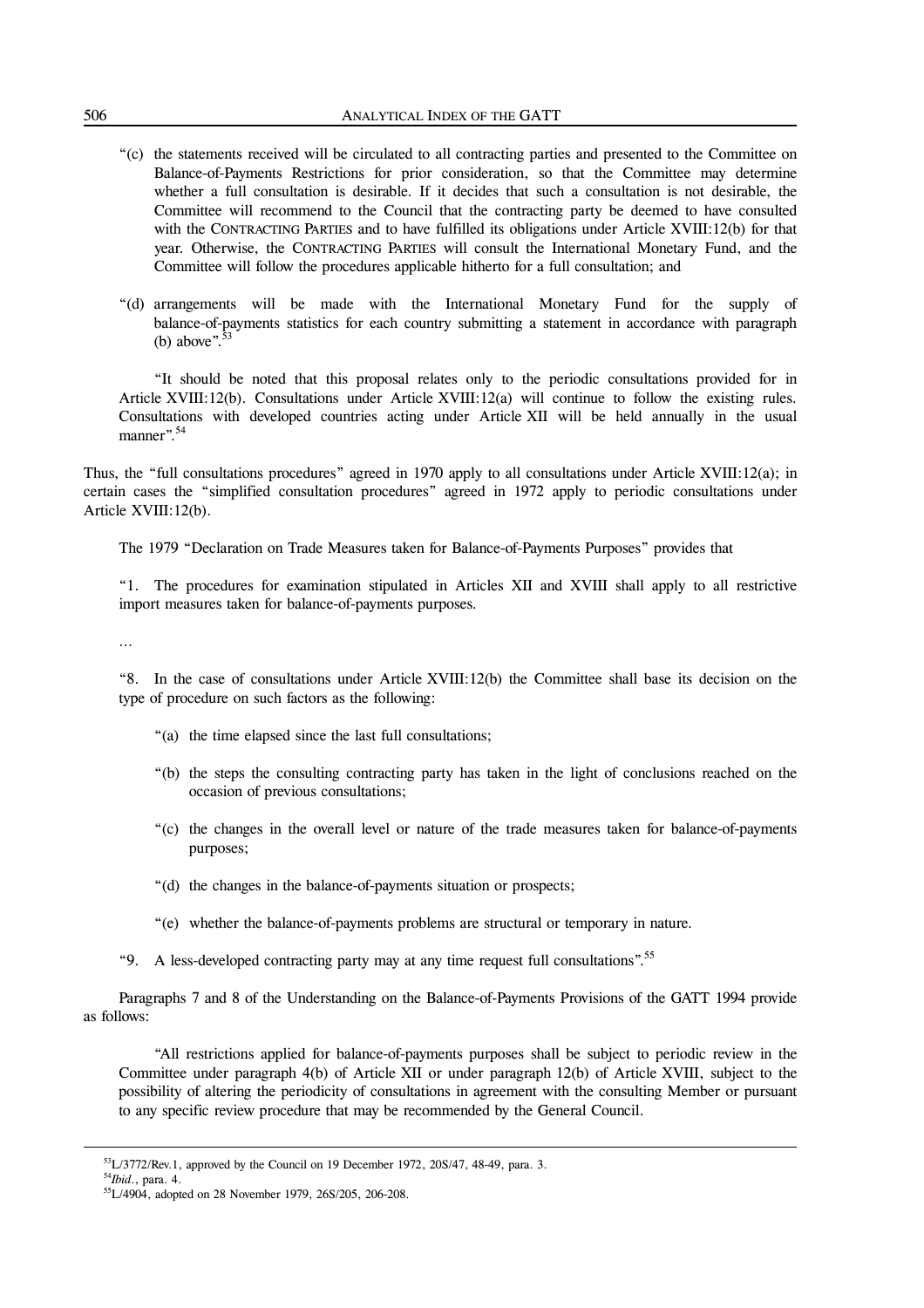"Consultations may be held under the simplified procedures approved on 19 December 1972 (BISD 20S/47-49, referred to in this Understanding as 'simplified consultation procedures') in the case of leastdeveloped country Members or in the case of developing country Members which are pursuing liberalization efforts in conformity with the schedule presented to the Committee in previous consultations. Simplified consultation procedures may also be used when the Trade Policy Review of a developing country Member is scheduled for the same calendar year as the date fixed for the consultations. In such cases the decision as to whether full consultation procedures should be used will be made on the basis of the factors enumerated in paragraph 8 of the 1979 Declaration. Except in the case of least-developed country Members, no more than two successive consultations may be held under simplified consultation procedures."

Further concerning balance-of-payments consultations, see Section II.C under Article XII.

### *(d) "as to the nature of its balance of payments difficulties": scope of consultations under paragraph 12*

 *General scope:* The 1979 "Declaration on Trade Measures taken for Balance-of-Payments Purposes" provides that "All restrictive import measures taken for balance-of-payments purposes shall be subject to consultation in the GATT Committee on Balance-of-Payments Restrictions …"56

 *External factors adversely affecting the export trade of the contracting party applying restrictions:* See the material in this Index under Article XII:4(e) and Section II.C under Article XII. The Report of the Review Working Party on "Quantitative Restrictions" notes that the Working Party agreed

 "that …the scope of consultations under paragraph 12 of Article XVIII was the same as that of consultations under Article XII and that the clarification contained in paragraph 4(e) of Article XII and in the related interpretative note would apply equally to consultations undertaken under Section B of Article XVIII".<sup>57</sup>

 *Prior consultations on balance-of-payments matters:* In November 1984, proposals were made in the GATT Council by Chile regarding the use of prior consultations under Article XVIII:12 and XII:4 as a preventive mechanism aimed at avoiding import restrictions by countries suffering balance-of-payments difficulties, and focusing on obstacles to expansion of trade.<sup>58</sup> Following consultations on this question in the Balance-of-Payments Committee, a Report was made to the Council by the Chairman of the Committee in March 1985 in which it was recognized that, in view of the text and drafting history of Article XII:4(a) and XVIII:12(a) there was nothing to prevent a contracting party in balance of payments difficulties from holding prior consultations with the Committee under the normal procedures of these Articles.<sup>59</sup> Such consultations, which would be full consultations, would, *inter alia*, take due account of all factors, including external factors, affecting the consulting country's balance of payments.<sup>60</sup>

*(e) "the CONTRACTING PARTIES shall review all restrictions applied under this Section"*

 The Interpretative Note to this provision indicates that the review of restrictions under Article XVIII:12(b) and the review to be conducted under Article XII:4(b) of restrictions under Article XII were intended to be initiated on the same date.<sup>61</sup> This review was carried out by the CONTRACTING PARTIES in 1958-59. Part I of the resulting document discusses the financial background of the restrictions and discriminations, recent changes in the use of restrictions and the then-current level of restrictions and discrimination in the use of restrictions. Part II contains separate notes describing the restrictions in force as at the end of 1958 or early in 1959, in the twenty-five contracting parties resorting to Article XII or Article XVIII:B at that time.<sup>62</sup> See also the material on Article XII:4(b) in this Index.

<sup>56</sup>*Ibid*., 26S/207, para. 4.

 ${}^{57}L/332$ /Rev.1 and Addenda, adopted on 2, 4 and 5 March 1955, 3S/170, 184, para. 49.

 ${}^{58}C/M/183$ .

 $59$ C/M/186.

 $60C/132$ ; 32S/46.

 ${}^{61}L/332/R$ ev.1 and Addenda, adopted on 2, 4 and 5 March 1955, 3S/170, 184, para. 46.

 $^{62}$ MGT(59)76, dated 30 July 1959; see also material on the background of this review at 6S/39-40, paras. 13-16.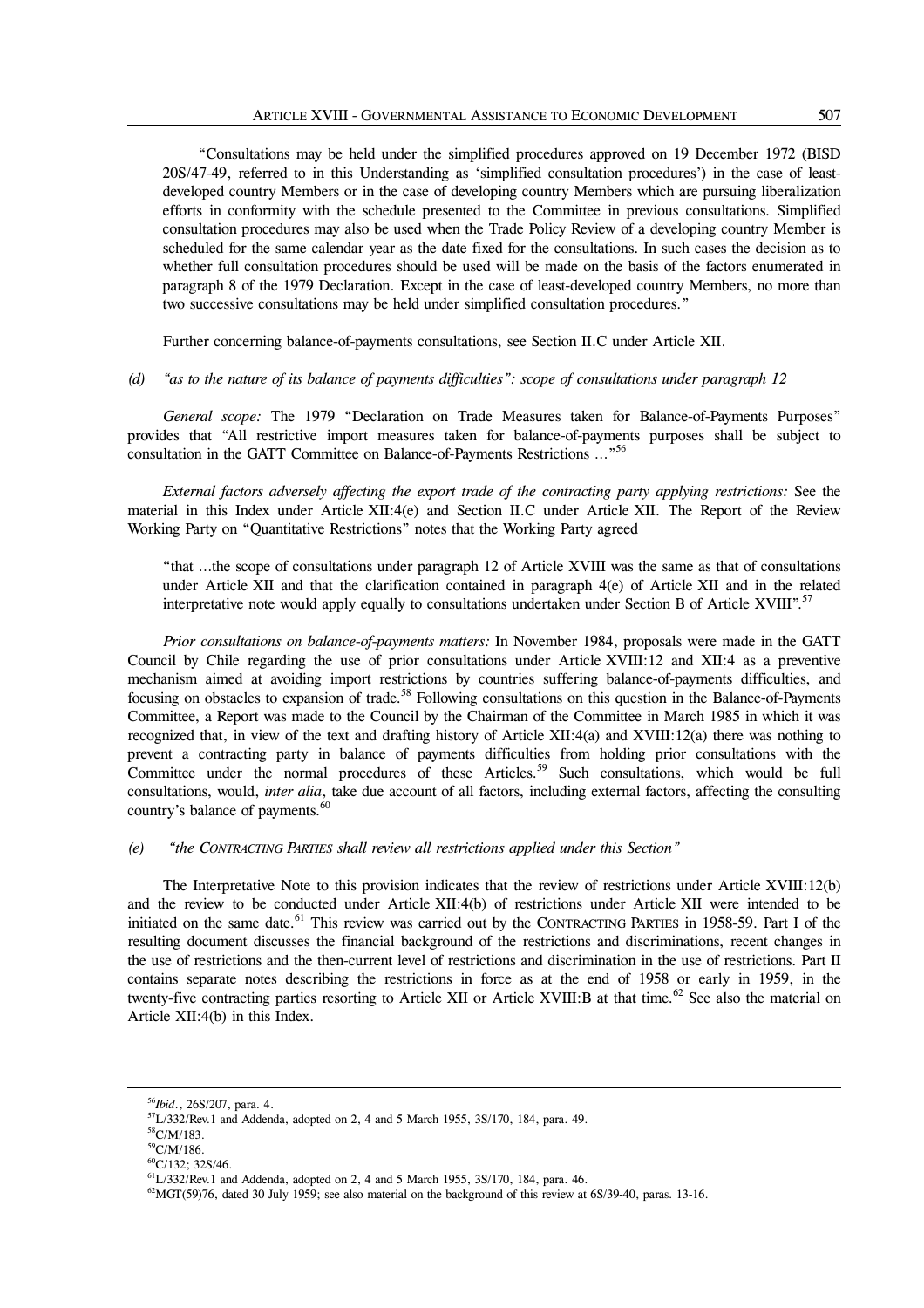# *(f) Sub-paragraphs c(ii), (d) and (e)*

 The Report of the Review Working Party on "Quantitative Restrictions" notes concerning paragraph (e) that it was added "in order to allow a contracting party to withdraw from the General Agreement at shorter notice than is provided in Article XXXI" in the circumstances specified.<sup>63</sup>

 In the three parallel Panel Reports on "Republic of Korea - Restrictions on Imports of Beef" in response to complaints by Australia,<sup>64</sup> the United States,<sup>65</sup> and New Zealand<sup>66</sup>, the Panel examined whether the consistency of restrictive measures with Article XVIII:B could be examined within the framework of Article XXIII. "It was the view of the Panel that excluding the possibility of bringing a complaint under Article XXIII against measures for which there was claimed balance-of-payments cover would unnecessarily restrict the application of the General Agreement. This did not preclude, however, resort to special review procedures under Article XVIII:B. Indeed, either procedure, that of Article XVIII:12(d) or Article XXIII, could have been pursued by the parties in this case. But as far as the Panel was concerned, the parties had chosen to proceed under Article XXIII".<sup>67</sup> See further under Article XXIII.

### **(4) Balance-of-payments measures other than quantitative restrictions**

 See the discussion of surcharges for balance-of-payments purposes under Article XII:1. Concerning waivers granted in connection with the imposition of surcharges, see under Article II and Article XXV.

 The Committee on Legal and Institutional Framework, which prepared the text of Part IV, recommended an amendment to Section B of Article XVIII to permit a less-developed contracting party to use temporary import surcharges, in place of quantitative restrictions, to safeguard its balance of payments.<sup>68</sup> This Recommendation was referred to the Committee on Trade and Development which considered the question in an Ad Hoc Group on Legal Amendments during 1965/1966.<sup>69</sup>

 The Report of the Balance-of-Payments Committee on its work during the years 1970-1974 discusses the treatment of balance-of-payments surcharges during that period.<sup>70</sup>

 The 1979 "Declaration on Trade Measures taken for Balance-of-Payments Purposes" provides, *inter alia*: "The procedures for examination stipulated in Articles XII and XVIII shall apply to all restrictive import measures taken for balance-of-payments purposes. …The provisions of this paragraph are not intended to modify the substantive provisions of the General Agreement".71 However, paragraph 2 of the Understanding on the Balance-of-Payments Provisions of the GATT 1994 provides, *inter alia:* "It is understood that, notwithstanding the provisions of Article II, price-based measures taken for balance-of-payments purposes may be applied by a Member in excess of the duties inscribed in the Schedule of that Member."

# **5. Article XVIII:C**

# **(1) Invocation of Article XVIII:C**

Releases have been granted under Section C of Article XVIII to Cuba, Haiti, India and Sri Lanka.<sup>72</sup> Some other contracting parties, including Greece<sup>73</sup>, Indonesia<sup>74</sup> and Malaysia<sup>75</sup> have notified certain import regulations

<u>.</u>

73L/3460.

 $^{75}$ C/W/448, p. 38.

 $63L/332$ /Rev.1 and Addenda, adopted on 2, 4 and 5 March 1955, 3S/170, 184, para. 47.

64L/6504, adopted on 7 November 1989, 36S/202.

65L/6503, adopted on 7 November 1989, 36S/268.

66L/6505, adopted on 7 November 1989, 36S/234.

<sup>67</sup>*Ibid*., 36S/227, para. 97; 36S/303, para. 119; and 36S/265, para. 113 respectively.

68L/2281, para.7 and Annex II; L/2297, para. 6.

6913S/76; 14S/141.

 $70L/4200$ .

 $71L/4904$ , adopted on 28 November 1979, 26S/205, 206, para. 1.

 $72$ See the list of such releases in the Index of the BISD, e.g. at 38S/141.

74L/5452, L/5597.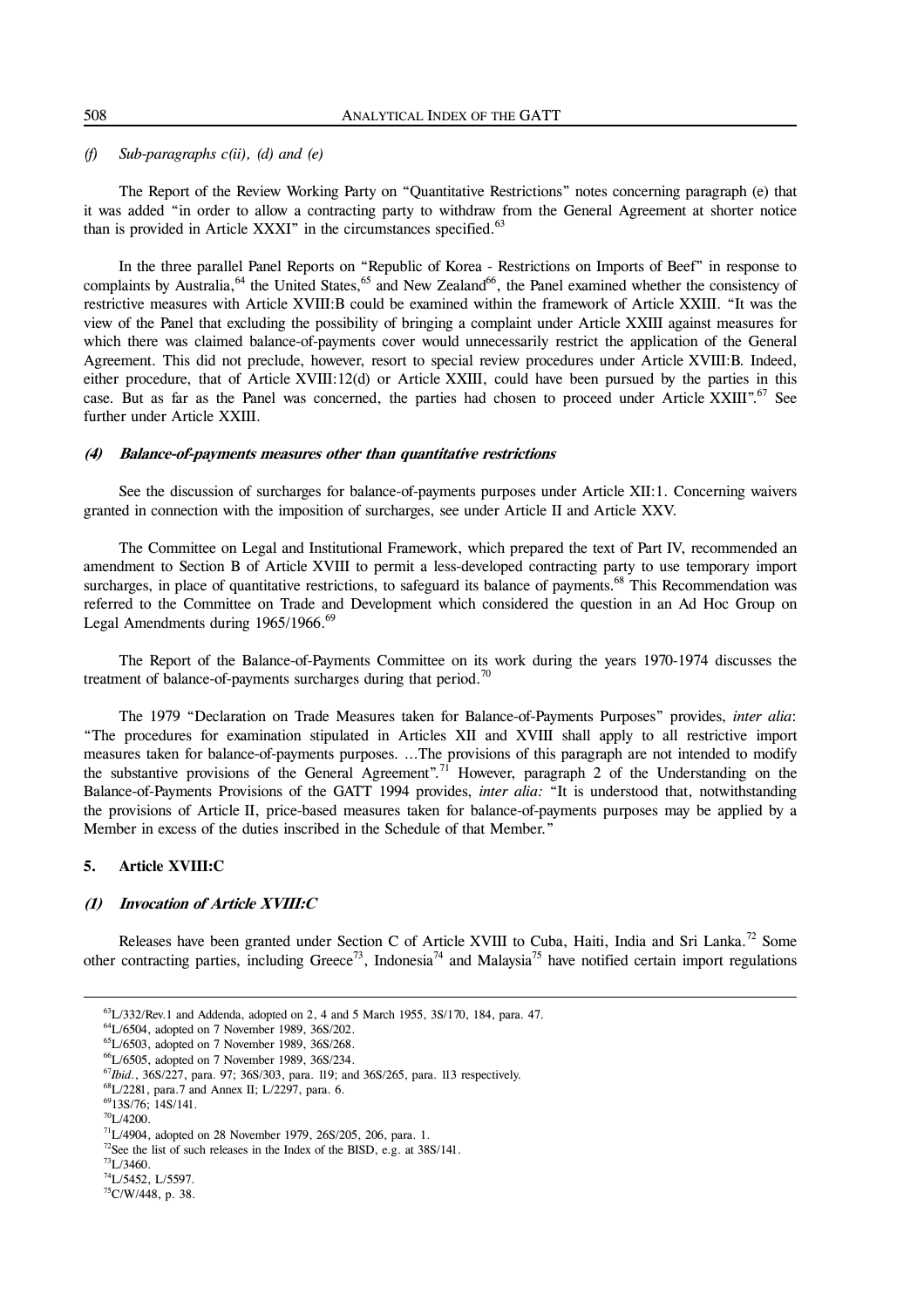taken for development purposes under Section C of Article XVIII. The measures applied pursuant to the provisions of Section C were reviewed annually. The last review was conducted at the Twenty-fourth Session in November 1967.<sup>76</sup>

 The 1979 Decision on "Safeguard Action for Development Purposes" provides that "…there may be unusual circumstances where delay in the application of measures which a less-developed contracting party wishes to introduce under Section A or Section C of Article XVIII may give rise to difficulties in the application of its programmes and policies of economic development for the aforesaid purposes. …in such circumstances, the less-developed contracting party concerned may deviate from the provisions of Section A and paragraphs 14, 15, 17 and 18 of Section C to the extent necessary for introducing the measures contemplated on a provisional basis immediately after notification".<sup>77</sup> See further at page 498 above.

 The 1986 Report of the Group on "Quantitative Restrictions and other Non-Tariff Measures" provides that "The Group noted that some progress had been made in bringing existing quantitative restrictions into conformity with the General Agreement. …However, it also noted that …countries invoking …Article XVIII:C had not followed the prescribed procedures".78

# **(2) Paragraph 14: "The contracting party concerned shall notify"**

 Before Article XVIII was re-drafted at the Review Session of 1954-55, Article XVIII permitted the institution or maintenance of certain measures but only on the condition that a contracting party "shall notify" the existing or proposed measures in question. The 1949 Report of the Working Party on "Notifications of Existing Measures and Procedural Questions" studied the question of notification under Article XVIII. The question was raised whether "existing legislation" covered by the derogation to Part II of the General Agreement in the Protocol of Provisional Application or accession protocols (see the chapter in this Index on provisional application) had to be notified or whether it could be retained even if not notified. In response, the Working Party concluded "that there is no obligation on the part of a contracting party to notify a measure permitted by sub-paragraph 1(b) of the Protocol of Provisional Application or sub-paragraph 1(a)(ii) of the Annecy Protocol".<sup>79</sup>

 In the Interpretative Note to paragraphs 13 and 14 it is recognized "that, before deciding on the introduction of a measure and notifying the CONTRACTING PARTIES in accordance with paragraph 14, a contracting party may need a reasonable period of time to assess the competitive position of the industry concerned". With respect to this Interpretative Note and its reference to "a reasonable period of time", the Report of the Review Working Party on "Quantitative Restrictions" noted: "it is recognized that this period should normally not exceed two years".80 See also the Note *Ad* paragraph 19 of Article XVIII.

 A Questionnaire on "Information to accompany notifications under Section C, and applications under Section D, of Article XVIII" was approved on 15 October 1958 for the guidance of contracting parties.<sup>81</sup>

 In 1958, a Panel on Article XVIII considered certain notifications by Ceylon of measures under Article XVIII:C. The Panel noted that the Ceylon Government had imposed temporary import controls on certain products in anticipation of the concurrence of the CONTRACTING PARTIES. "…The Panel recognized that these measures, which had not been notified to the CONTRACTING PARTIES before they were put into force, were of the type contemplated in the proviso to paragraph 14 of Article XVIII: it [expressed] the hope that if the need for similar temporary measures should arise in the future, the Ceylon Government would inform the CONTRACTING PARTIES before putting such measures into force."<sup>82</sup>

<sup>&</sup>lt;sup>76</sup>For reports on annual reviews, see: 7S/71, 8S/97, 9S/101, 10S/106, 11S/158, 13S/65, 14S/127, 15S/65.

77L/4897, Decision of 28 November 1979, 26S/209.

<sup>&</sup>lt;sup>78</sup>L/6073, adopted on 26 November 1986, 33S/160, 169, para. 35.

 $79$ GATT/CP.3/60/Rev.1, approved on 10 August 1949, II/49, 62, para. 100.

 ${}^{80}L/332$ /Rev.1 and Addenda, adopted on 2, 4 and 5 March 1955, 3S/170, 189, para. 65.

<sup>&</sup>lt;sup>81</sup>L/888, 7S/85-88. It was understood that this questionnaire would replace the questionnaire approved in 1949 (II/63-65) for governments notifying measures under Article XVIII as it stood prior to the Review Session.

 $^{82}$ L/932, "Notifications by Ceylon", adopted on 22 November 1958, L/932, 56S/75, 78, para. 8.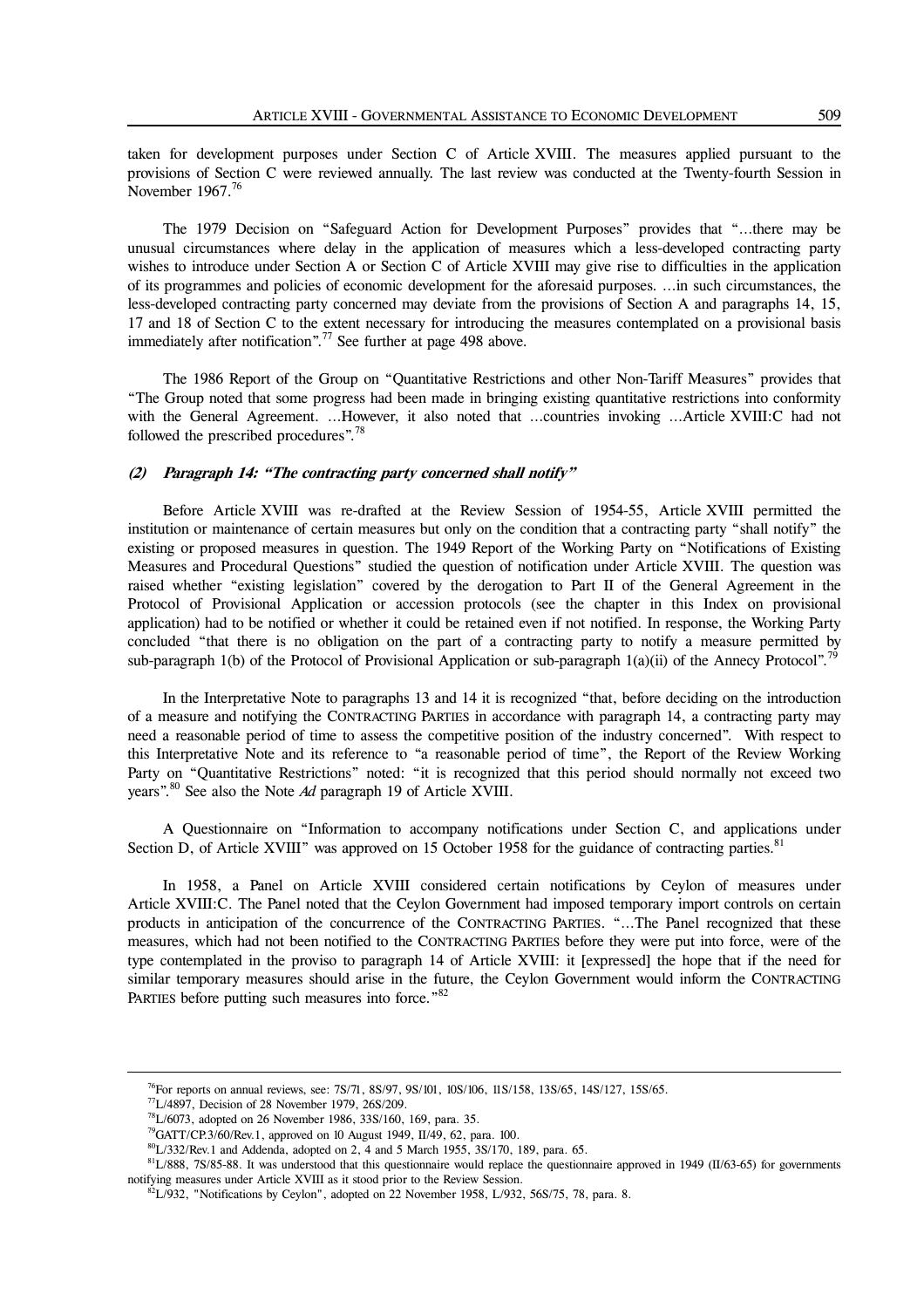# **(3) Paragraph 16: "the contracting party concerned shall consult"**

 The Report of the Panel on Article XVIII Applications in 1957 concerning "Applications by Ceylon" notes, concerning the consultation provided for in Article XVIII:16:

 "First, the Panel endeavoured, in the light of the provisions of paragraphs 1, 2 and 13 of Article XVIII, to see whether the objectives of each measure proposed was to assist the establishment of a particular industry as defined in the relevant Note to Annex [I], if such industry was established with a view to raising the general standard of living of the Ceylonese people and if the measure proposed was required to promote the establishment of that industry.

 "As regards the first criterion, the Panel examined, in the light of the data submitted by the Ceylon delegation, whether there was already a domestic production of the articles covered by each Ceylonese application, or, if such a production existed, whether the programme involved a substantial transformation of an existing industry, or a substantial increase in production for an industry which satisfied at present only a small fraction of the domestic demand. As regards the second criterion, the Panel had at its disposal estimates prepared by the secretariat with respect to the added national income which the new production was likely to bring about. ...

 "The Panel then considered with the Ceylon delegation the alternative measures which might be available under the Agreement, such as tariffs (or tariff quotas) and subsidies, and took into account the practical difficulties which reliance on these measures might create for the achievement of the objectives proposed by the Ceylon Government.

 "Finally, as regards the possible effect of the measures on the commercial or economic interests of other contracting parties, the Panel had at its disposal estimates prepared by the secretariat concerning the probable effects of the measures not only on the imports of the products covered by the applications but also on imports of other products, such as raw materials, capital equipment and spare parts which would be required from the establishment or expansion of domestic production and consumer goods for which an increased demand should normally result from increased wages, salaries and profits".<sup>83</sup>

The 1959 Panel Report on "Notifications by Ceylon" recorded the following statements in its report:

 "The Panel has been guided by its understanding that the provisions of Section C of Article XVIII are intended to be used only in special circumstances where no measure consistent with the other provisions of the General Agreement is practicable to permit a contracting party coming within the scope of Article XVIII:4(a) to achieve the purpose of promoting the establishment of a particular industry with a view to raising the general standard of living of its people. While the procedures of Section C of Article XVIII are explicitly intended to facilitate the general economic development of less-developed countries, their use must be limited to cases where the criteria set forth in that Article are fulfilled".<sup>84</sup>

 "The Panel has noted that for a number of these notifications by Ceylon the exporting countries to be affected were often countries with a lower standard of living. It suggests that in granting future releases under Article XVIII the CONTRACTING PARTIES may wish to take account of the effects of the proposed measures not only on the economic development of the applicant country, but also on the economy of countries which may likewise be in the early stages of economic development and whose viability and solvency depended predominantly on exports".<sup>85</sup>

# **(4) Paragraph 18: consultations concerning products subject to concessions**

 The Report of the Panel on Article XVIII Applications in 1957 concerning "Applications by Ceylon" notes that "Whenever an application involved items the duties on which were bound under the GATT, the Panel

-

<sup>83</sup>L/751, adopted on 28 November 1957, 6S/112, 114-115, paras. 6-9.

84Part I of L/1113, adopted on 20 November 1959, 8S/90, 91, para. 5.

<sup>85</sup>*Ibid*., 8S/92, para. 7.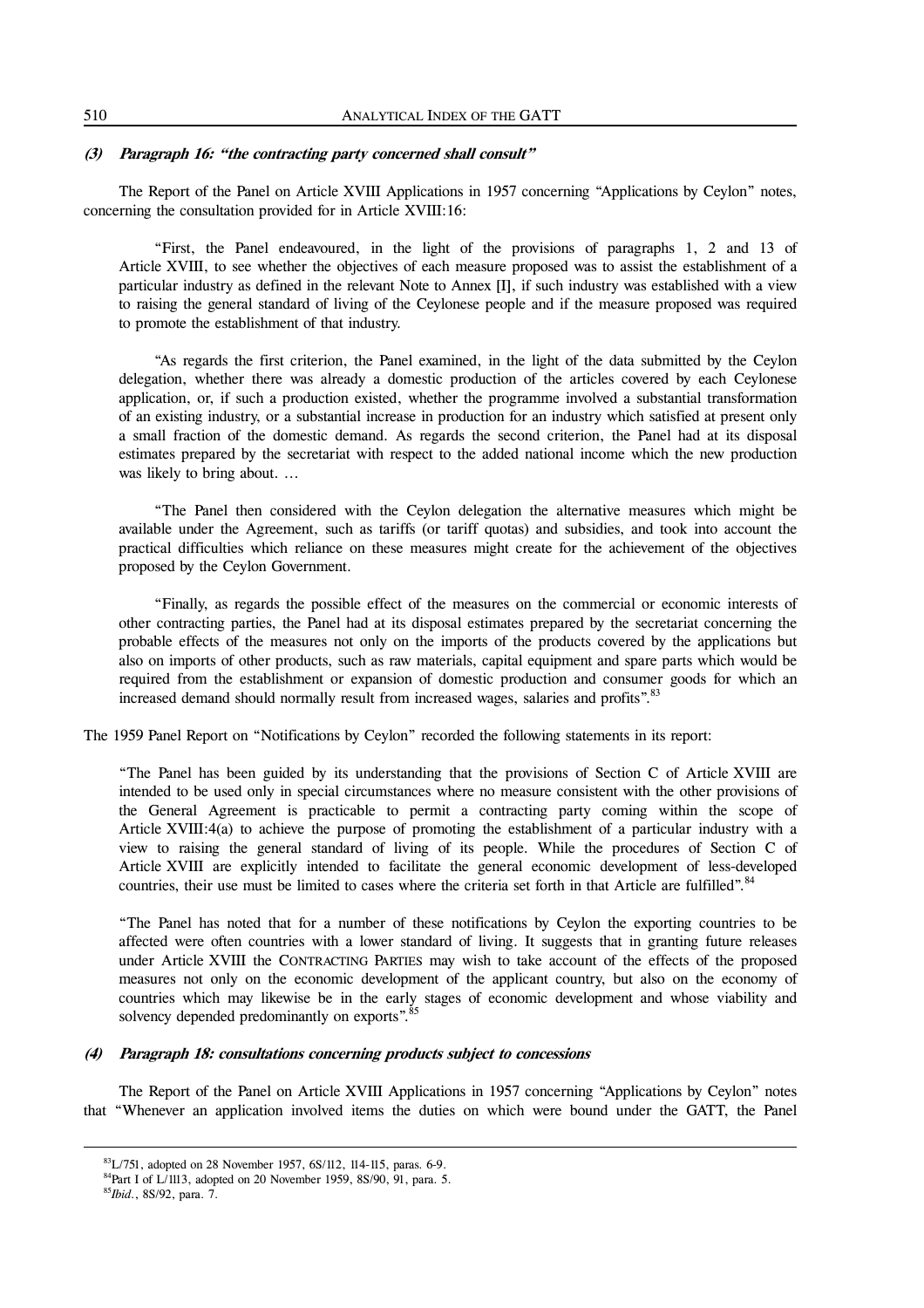considered whether the conditions laid down in paragraphs 13 to 16 were fulfilled, then invited the Ceylon delegation to enter into consultations with the parties concerned in accordance with paragraph 18 of Article XVIII ...". 86

# **(5) Paragraph 21: "it may suspend the application of such substantially equivalent concession or other obligation"**

See the Interpretative Note.

# **(6) Relationship between Article XVIII:B and C**

 In the Report of the Working Party on the "Accession of Tunisia" the representative of Tunisia pointed out that "as a provisional member, Tunisia had observed the provisions of Article XVIII:B of the General Agreement together with the appropriate procedures governing its application and would continue to do so in the future. He recalled, nevertheless, that Article XVIII:C of the General Agreement and the 1979 CONTRACTING PARTIES' Decision on Safeguard Action for Development Purposes recognized to developing countries the right to protect infant domestic industries …A member recommended that Tunisia not invoke Article XVIII:B to justify protective measures taken for development purposes to establish or protect infant industries. Rather, Tunisia should adhere to the provisions of Article XVIII:C or XVIII:D, or other GATT provisions as appropriate, to justify protection for these reasons ...".<sup>87</sup>

# **6. Article XVIII:D**

 Section D of Article XVIII applies to those contracting parties within the scope of sub-paragraph 4(b). The Report of the Review Working Party on "Quantitative Restrictions" notes with regard to Section D of Article XVIII that "the scope of the Section and the procedural provisions of that Section are the same as for Section C, but all the measures without exception have to be concurred in by the CONTRACTING PARTIES before they can be introduced".<sup>88</sup> A Questionnaire on "Information to accompany notifications under Section C, and applications under Section D, of Article XVIII" was approved on 15 October 1958 for the guidance of contracting parties.<sup>8</sup>

Section D has not been invoked.

# **B. RELATIONSHIP BETWEEN ARTICLE XVIII AND OTHER GATT PROVISIONS**

# **1. Article III**

 The Report of the Working Party on the "Accession of Costa Rica" includes a discussion of Costa Rica's selective consumption levy. Some members of the Working Party pointed out that "neither Part IV nor Article XVIII of the General Agreement authorized the discriminatory application of levies contrary to Article  $III$ ".<sup>90</sup>

# **2. Article XII**

 $\overline{a}$ 

See under Article XII and at page 497.

<sup>86</sup>L/751, adopted on 28 November 1957, 6S/112, 115, para. 10.

87L/6277, adopted on 12 December 1990, 37S/30, 36, para. 25.

 $88L/332/$ Rev.1 and Addenda, adopted on 2, 4 and 5 March 1955, 3S/170, 189, para. 64.

<sup>&</sup>lt;sup>89</sup>L/888, 7S/85-88. It was understood that this questionnaire would replace the questionnaire approved in 1949 (II/63-65) for governments notifying measures under Article XVIII as it stood prior to the Review Session.

 $^{90}$ L/6589, adopted on 7 November 1989, 36S/26, 33, para. 32.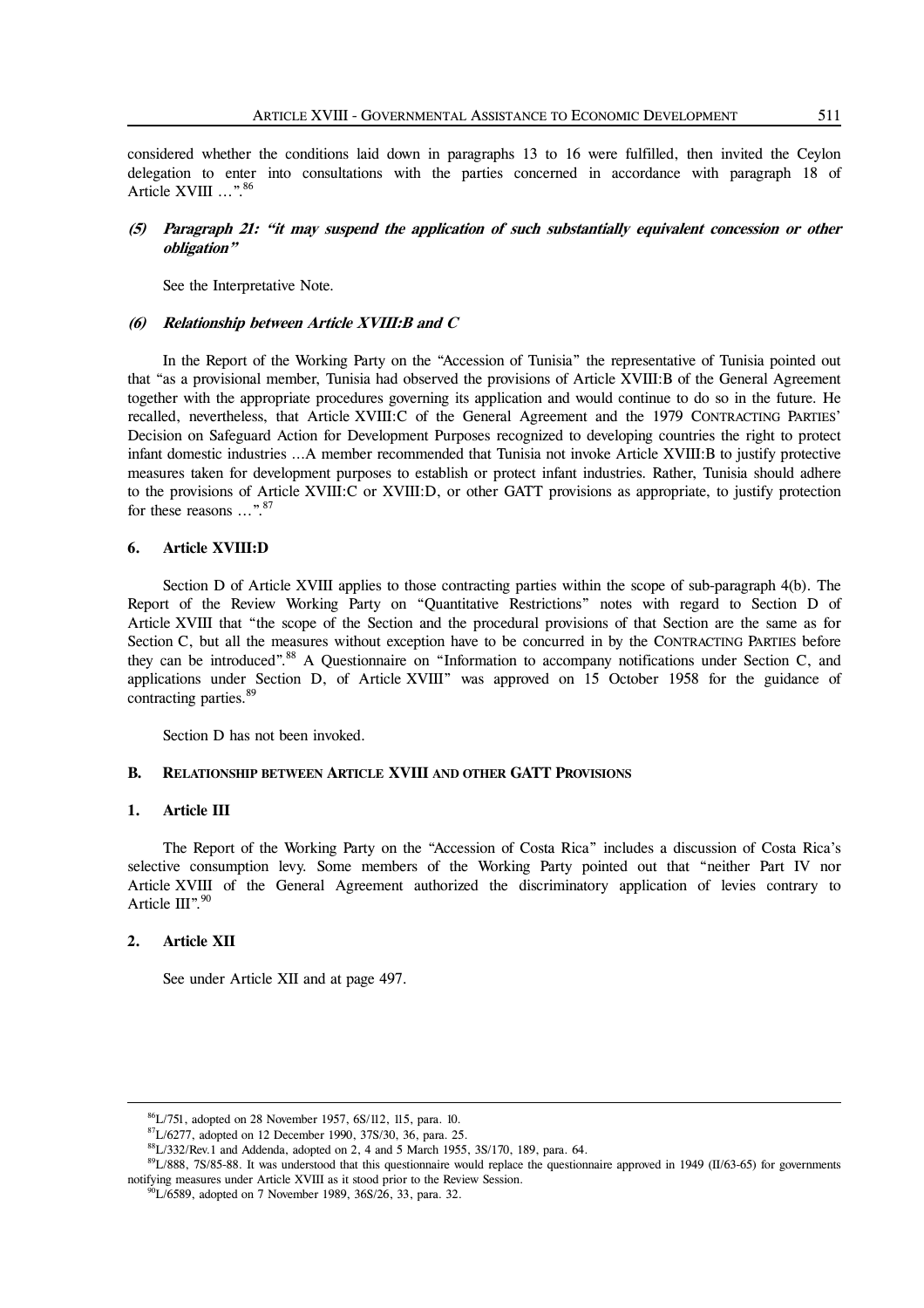# **3. Article XIV**

 The Report of the Review Working Party on "Quantitative Restrictions" noted that "Appropriate references to Section B of Article XVIII have been introduced in the text of Article XIV; through these insertions, the application of balance-of-payments restrictions by under-developed countries are governed by the provisions of Article XIV as regards deviations from the rule of non-discrimination".<sup>91</sup>

# **4. Article XXIII**

 See under Article XXIII for material on the relationship of that Article with Article XVIII:B and with Article XVIII:C and D.

# **5. Article XXIV**

See references under Article XXIV to relationship with Article XVIII.

# **III. PREPARATORY WORK AND SUBSEQUENT MODIFICATIONS**

 Corresponding provisions in the Havana Charter are contained in Articles 13 and 14; in the London and New York Drafts, in Article 13; and in the Geneva Draft, in Articles 13 and 14.

 The text of Article XVIII has been replaced twice. Firstly, at the Second Session in September 1948 it was decided to replace the original text of Article XVIII with provisions reflecting Articles 13 and 14 of the Havana Charter.<sup>92</sup> These amendments were effected by the Protocol Modifying Part II and Article XXVI of the GATT, which entered into effect on 14 December 1948. Secondly, as noted at page 496 above, the present text of Article XVIII was agreed at the Review Session in 1954-55, where the balance-of-payments articles of the General Agreement were extensively debated in the Review Working Party on Quantitative Restrictions. Concerning the Review, see the documents listed below and the Report of the Working Party, which contains a "description of the purpose and intent of the various amendments proposed, as well as agreed statements the purpose of which is to clarify the meaning of certain provisions, with a view to facilitating the interpretation of those provisions in the future".<sup>93</sup> At the same time, Article XVIII:A was redrafted in the Review Working Party on Schedules and Customs Administration.<sup>94</sup> The new text of Article XVIII, contained in the 1955 Protocol Amending the Preamble and Parts II and III of the GATT, entered into force on 7 October 1957.

<u>.</u>

 $^{91}L/332$ /Rev.1 and Addenda, adopted on 2, 4 and 5 March 1955, 3S/170, 177, para. 27.

<sup>&</sup>lt;sup>92</sup>See Report of the Working Party on "Modifications to the General Agreement", adopted on 1 and 2 September 1948, GATT/CP.2/22/Rev.1, II/39, 41, para. 14.

 $^{93}L/332$ /Rev.1 and Addenda, adopted on 2, 4 and 5 March 1955, 3S/170 (passage cited is in paragraph 2, 3S/170).

<sup>&</sup>lt;sup>94</sup>L/329, adopted on 26 February 1955, 3S/205, 215.